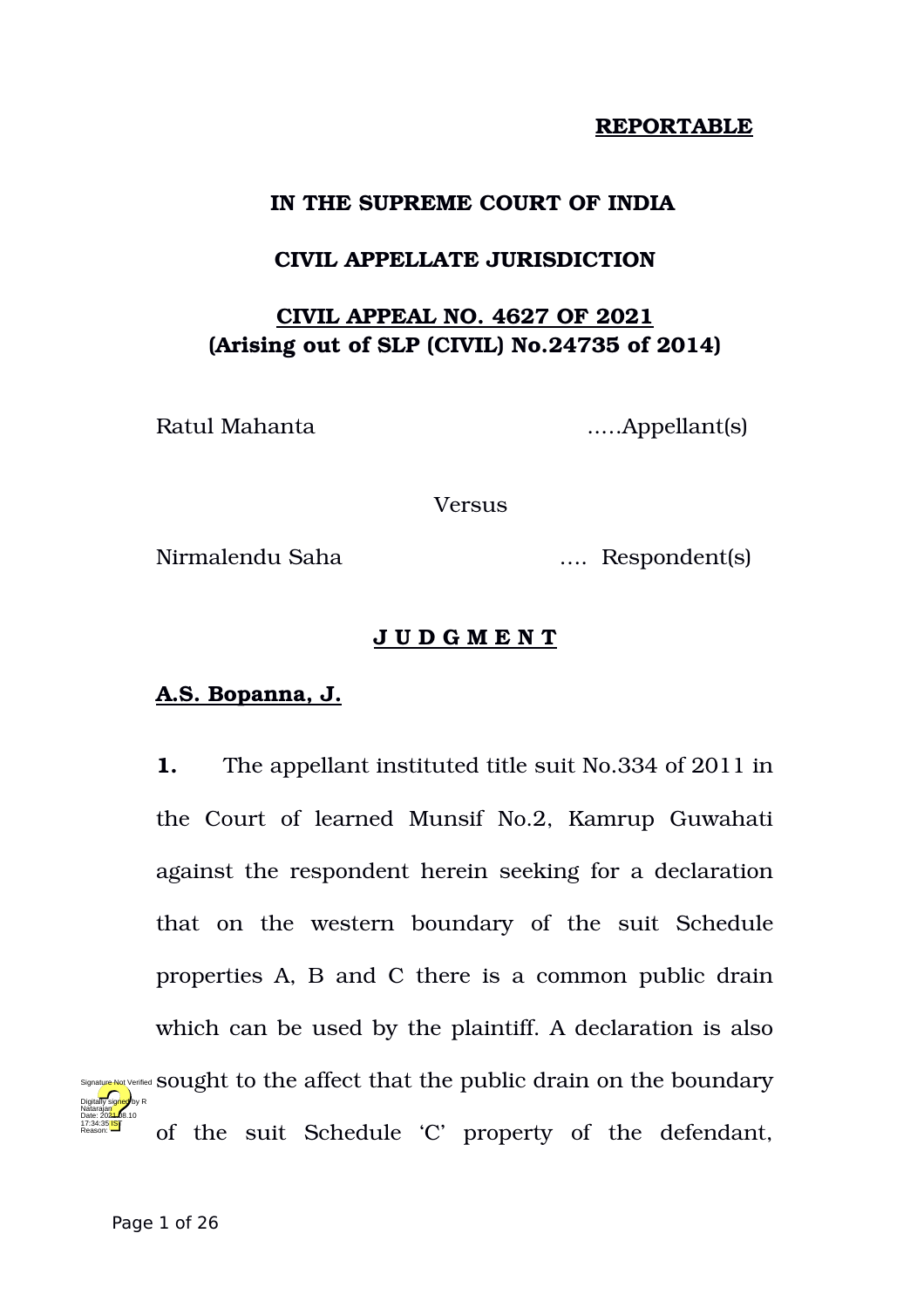connected to the plaintiff's property cannot be obstructed by the defendant at any point of time. As an ancillary relief, the appellant has also sought for permanent injunction against the defendant so as to allow free flow of water in the said drain upto the main GMC drain.

**2.** The respondent having appeared, disputed the claim put forth by the plaintiff on merits. In addition, the respondent raised the issue of jurisdiction for the civil court to entertain the suit in view of the provisions contained in the Guwahati Municipal Corporation Act, 1971 ('GMC' Act for short). In the said suit, since the appellant had also prayed for temporary injunction, on consideration it was granted by the trial court, of course without reference to the objection regarding jurisdiction. The respondent had therefore assailed the order of injunction by filing an appeal before the Lower Appellate Court under Section 96 (1) read with Order 43 Rule 1 of the Civil Procedure Code ('CPC' for short). In the said appeal, the respondent herein who was the appellant had contended that the order dated 30.09.2011passed by the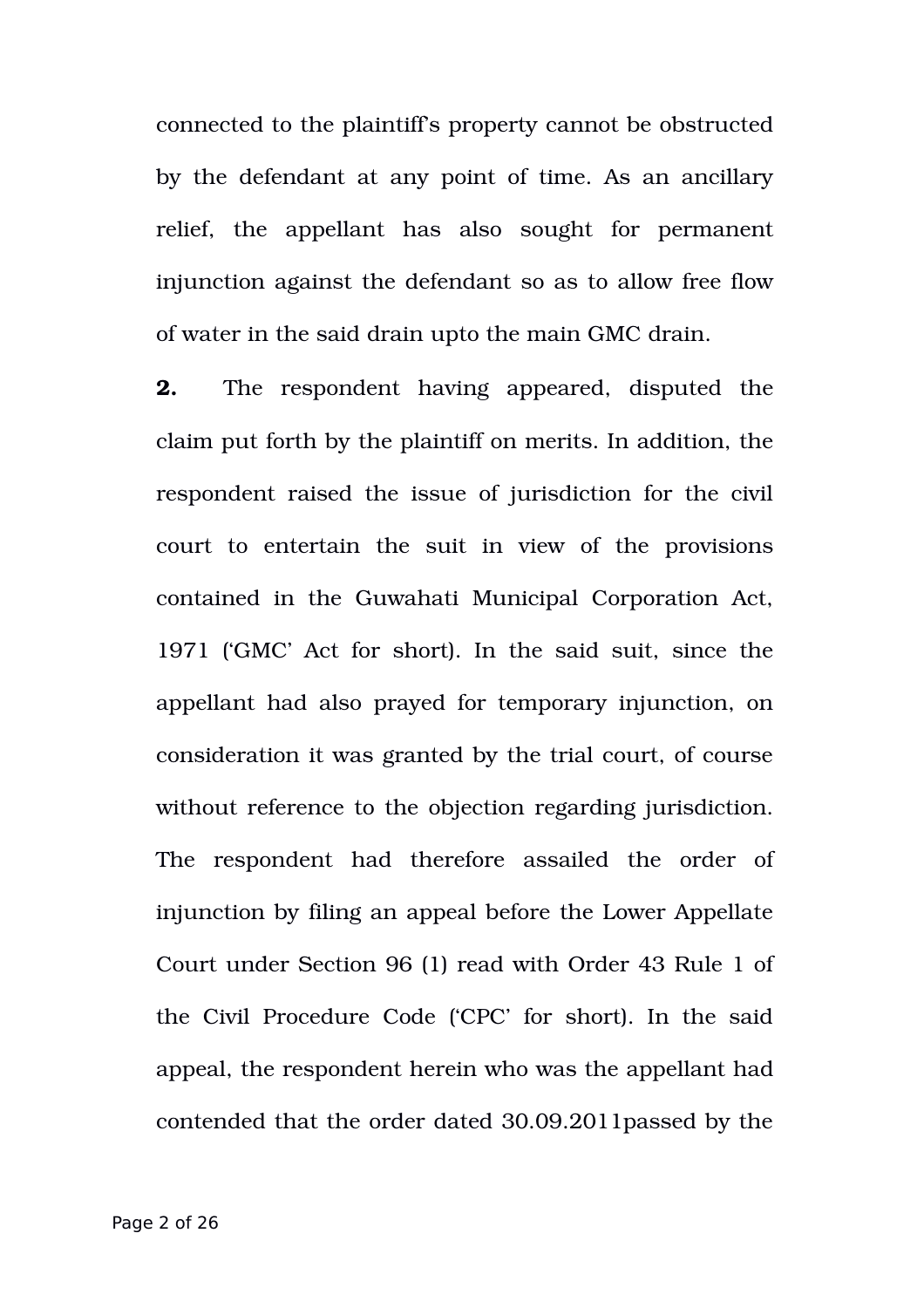learned Munsif was not justified since the issue relating to the maintainability of the suit vis-a-vis the provisions of the GMC Act barring the jurisdiction of the civil court goes to the root of the case. It was contended that the same was required to be considered and decided, before considering any other relief prayed in the suit. The lower appellate court in the said miscellaneous application No.33/2011 through its order dated 21.09.2012 arrived at the conclusion that the jurisdiction aspect is to be decided at the outset by the learned Munsif. Therefore, without going into the merits, the lower appellate court remanded the matter by setting aside the order impugned in the said appeal for deciding the question of jurisdiction before considering grant of any other relief.

**3.** The appellant herein claiming to be aggrieved by the said order preferred revision petition in CRP No.260/2013 before the Gauhati High Court. The learned Judge while taking note of the rival contentions, through its order dated 29.08.2013 had agreed with the decision of the lower appellate court that the jurisdiction of the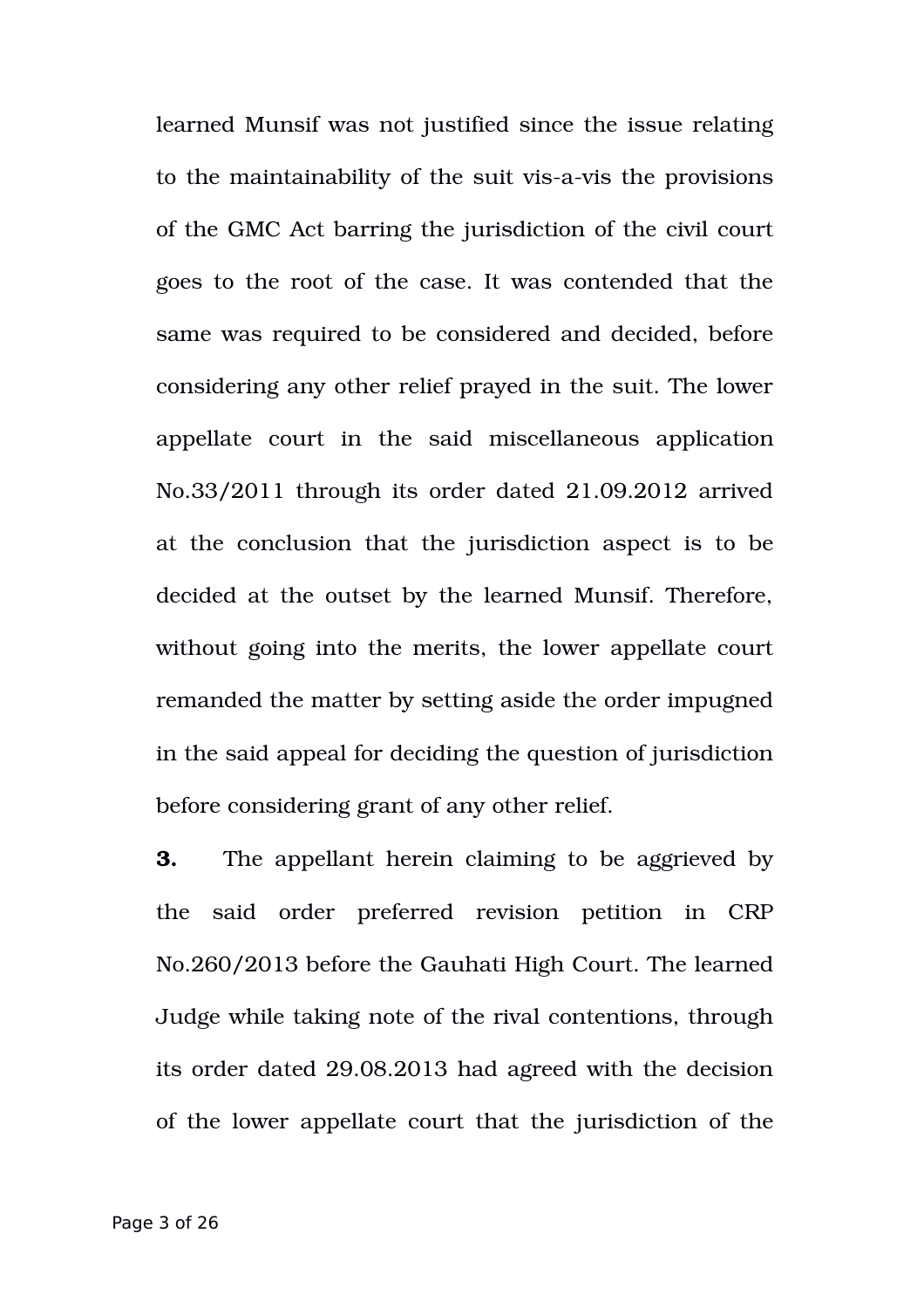civil court to entertain the suit was to be decided at the outset. The revision petition was accordingly disposed of. The parties were allowed to urge their contentions in the court of the learned Munsif.

**4.** Pursuant thereto the learned Munsif has considered the issue relating to jurisdiction and has by its order dated 16.11.2013 arrived at the conclusion that the bar contemplated under the GMC Act does not apply to the fact situation, keeping in view the nature of the relief prayed. Accordingly, the learned Munsif has held that the civil court has jurisdiction to try the suit between the parties. The respondent herein claiming to be aggrieved by the said order dated 16.11.2013 preferred revision petition in CRP No.128/2018 before the Gauhati High Court. The learned Judge, through the order dated 06.06.2014 has held that the jurisdiction of this civil court would stand ousted by implication and the party can claim relief under the procedure prescribed under the GMC Act only. In that background, the order dated 16.11.2013 impugned in the revision petition was set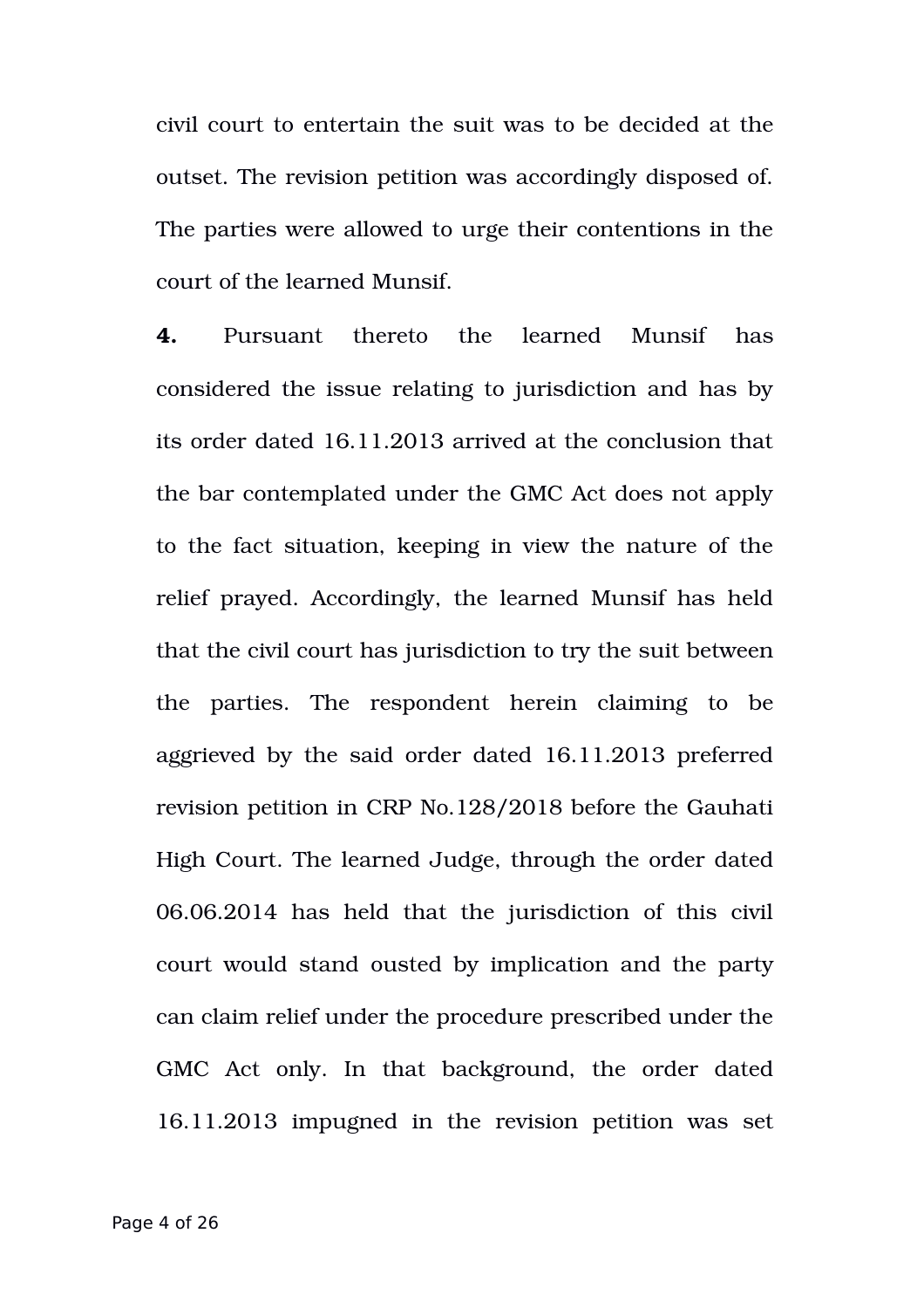aside, the suit was held not maintainable and liberty was reserved to the appellant to ventilate his grievance under the relevant provisions of the GMC Act, if so advised. Accordingly, the plaint in title suit No.334/2011 was ordered to be rejected. The appellant therefore claiming to be aggrieved by the order dated 08.04.2014 passed by the Gauhati High Court is before this Court in appeal.

**5.** Mr. Parthiv K. Goswami, learned counsel for the petitioner while assailing the order impugned has contended that the lower appellate court in the first instance and the High Court in the present round have erred in arriving at the conclusion that the suit is not maintainable. It is contended that the reasoning adopted by the High Court to consider the present case to be covered under Order VII Rule 11(d) of the Civil Procedure Code and to bar the civil suit is not justified. It is contended that there is no bar contemplated to approach the civil court for the nature of relief sought in the suit, either under the GMC Act or under any other law for the time being in force. In that regard, the learned counsel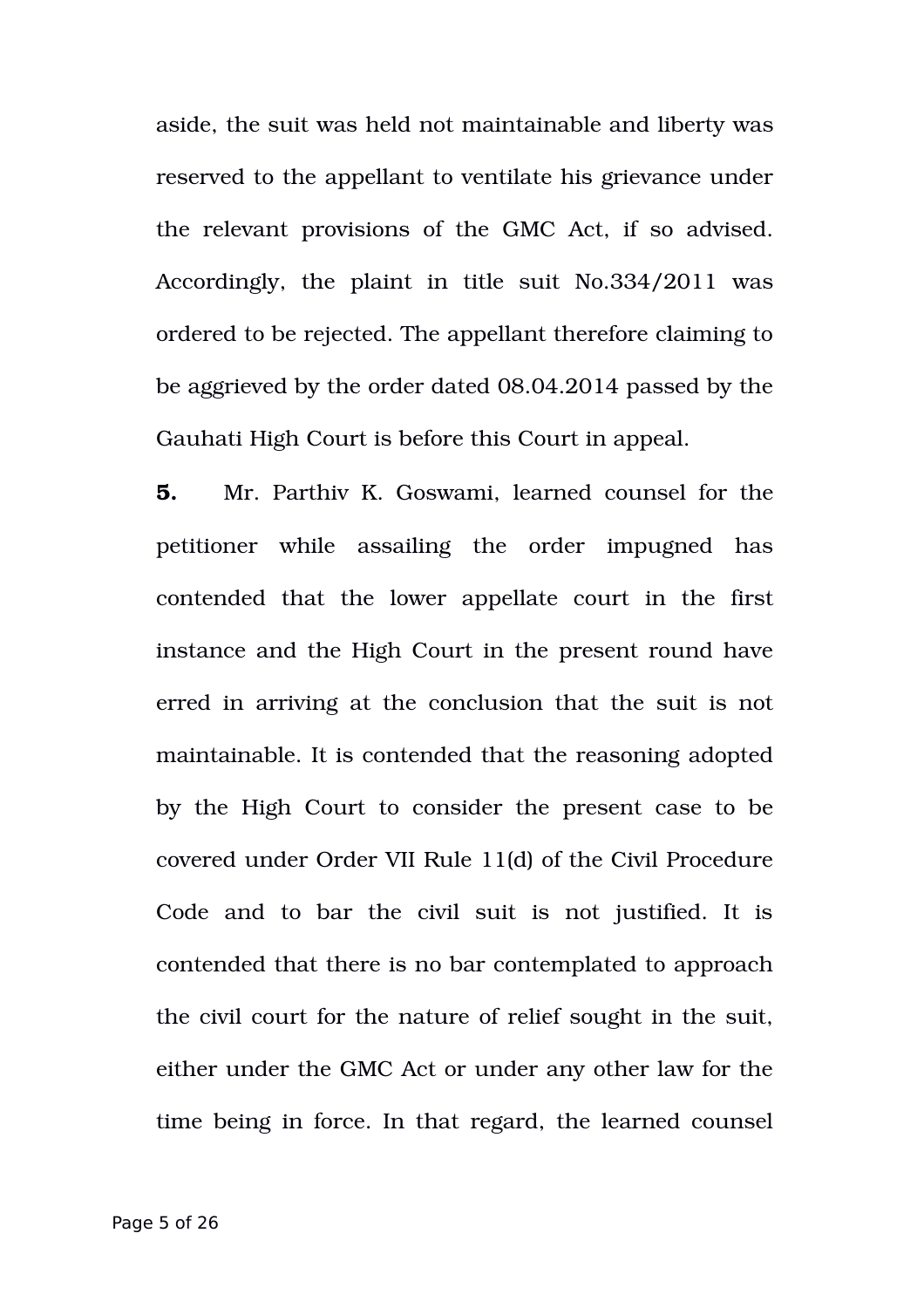has referred to section 341 of the GMC Act which contemplates for a bar of jurisdiction and would point out that the same is restricted to the relief under the part to which the bar is made applicable. In that regard, reference is made to Part VI of the Act to contend that if at all, a civil suit is barred, it is only in respect of the nature of activities which are stated in section 322 and the other provisions which appear in Part VI of the Act. It is argued that the relief sought in the instant suit is in respect of a drain which had existed on the western side of the suit Schedule Properties and to protect the right of free flow of water which had been enjoyed from the time the plaintiff had purchased the property. Such right sought to be protected is within the domain of the civil court. It is contended that even though the provisions contained in section 246, 247 and 248 of the GMC Act, refer to the power of the Commissioner, any right available to the plaintiff under the said provisions can only be in aid of the relief to be sought by the plaintiff, but in any event cannot be construed as a bar to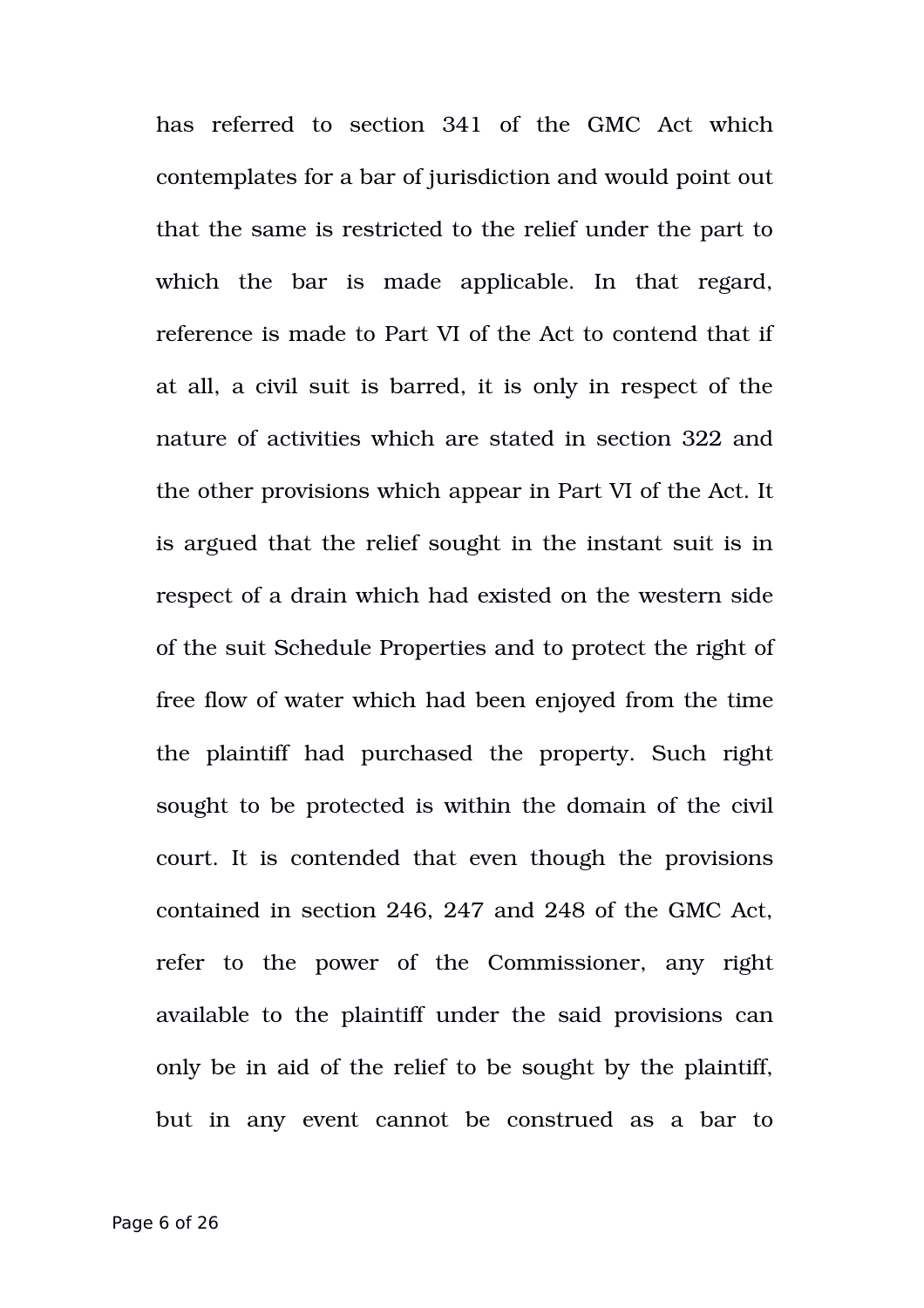maintain the suit. It is therefore contended that the order passed by the High Court is not sustainable and the suit should be allowed to be proceeded on its merit.

**6.** Mr. Arunabh Chowdhury, learned counsel for the respondent seeks to sustain the order passed by the High Court. The contention is that the GMC Act contemplates a bar against the civil court entertaining the matters relating to the facilities which are to be considered by the Commissioner, under the Act. Even assuming that section 341 of GMC Act contemplates an express bar only in respect of Part VI, the provisions contained in section 246, 247 and 248 of the GMC Act provide the forum to a property owner seeking for right relating to drain to approach the Commissioner, who shall decide the said issue. In that context, it is contended that though section 341 is not made applicable to Part V, by necessary implication, the suit would stand barred. It is his contention that in this case the plaintiff is seeking for a right in respect of the public drain and in such circumstance when the remedy is provided under the Act,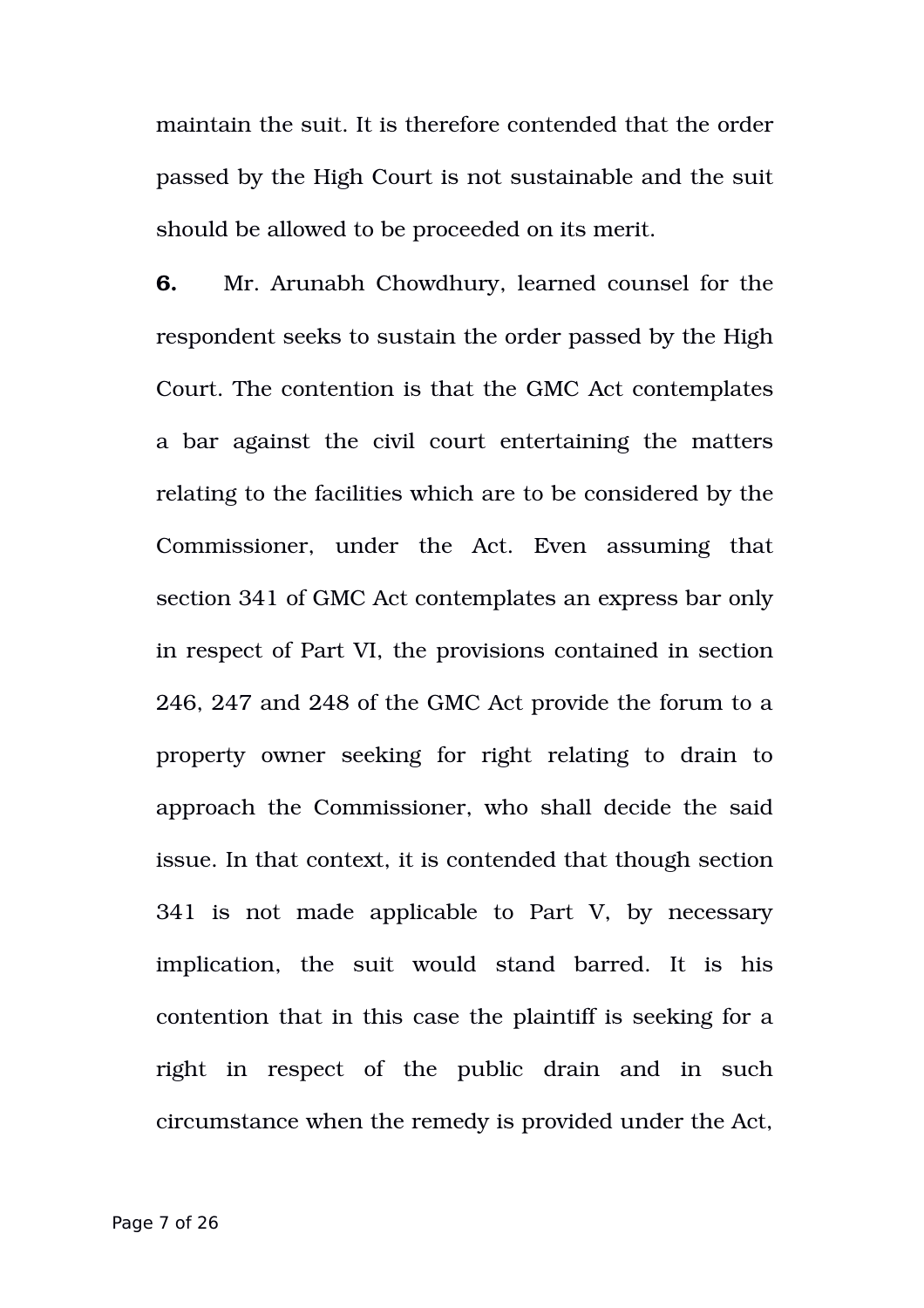the consideration of the same under the Common law does not arise. He contends that the High Court was justified in invoking the provision contained in Order VII Rule 11(d) of the Civil Procedure Code to hold that the civil court did not have iurisdiction to entertain the instant suit. In that view, the rejection of the plaint ordered is justified. The appellant is not left without a remedy and the alternate forum is allowed to be invoked. In such circumstance, the order impugned does not call for interference.

**7.** In the background of the above contentions, the nature of the suit and the relief prayed for therein requires to be noticed only to the limited extent to arrive at a conclusion as to whether the civil court had jurisdiction to proceed with the suit or as to whether a bar with regard to jurisdiction as provided in the GMC Act will apply. Before adverting to that aspect, it is necessary to take note of the contents in para 9 of CPC which provides for exercise of jurisdiction by civil court. It reads as hereunder: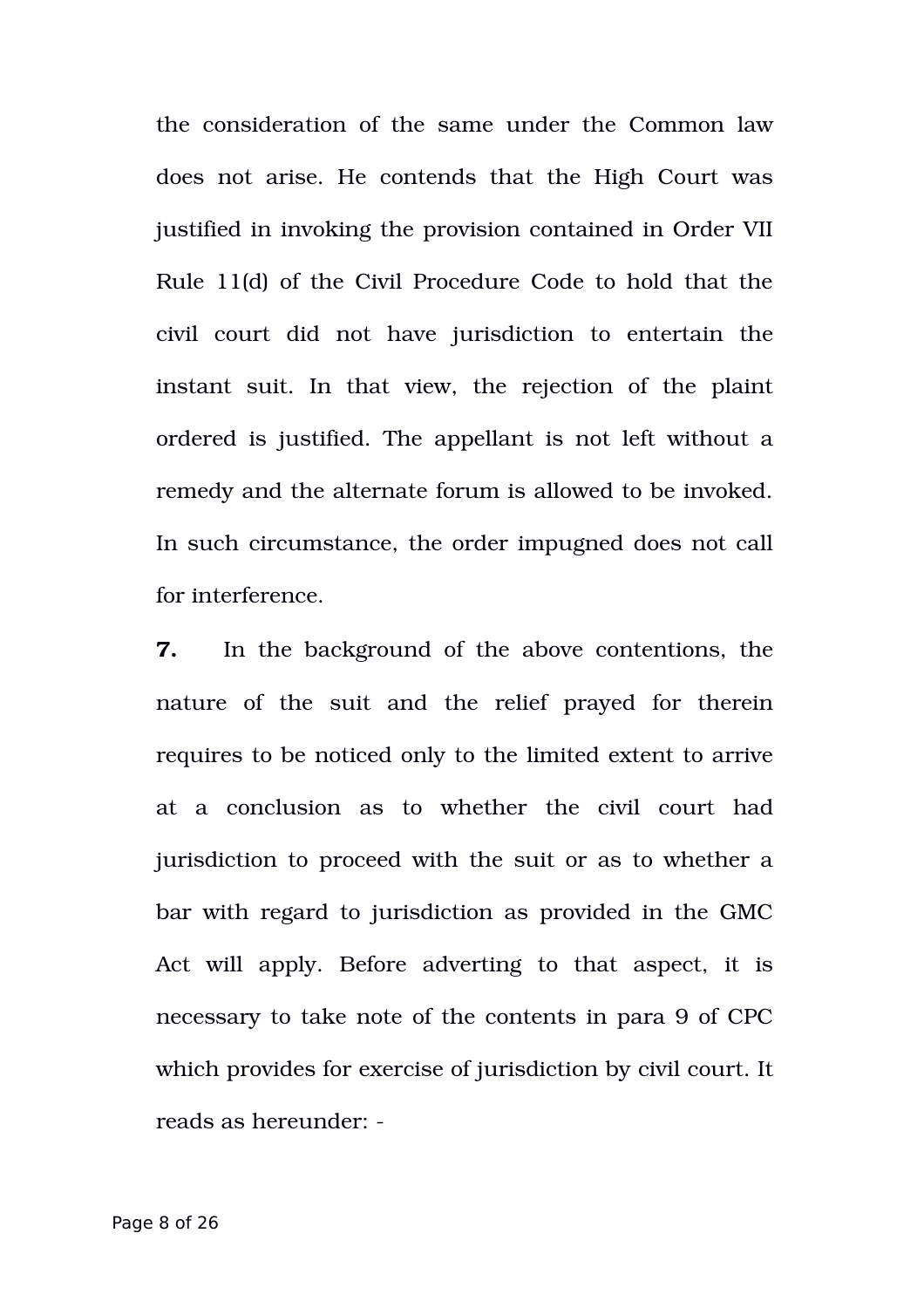"9. The Courts shall (subject to the provisions herein contained) have jurisdiction to try all suits of a civil nature excepting suits of which their cognizance is either expressly or impliedly barred.

#### ExplanationI-

A suit in which the right to property or to an office is contested is a suit of a civil nature, notwithstanding that such right may depend entirely on the decision of questions as to religious rites or ceremonies.

ExplanationII.

For the purposes of this section, it is immaterial whether or not any fees are attached to the office referred to in Explanation I or whether or not such office is attached to a particular place."

A bare perusal of the same indicates that the courts shall have jurisdiction to try all suits of civil nature excepting suits of which their cognizance is either expressly or impliedly barred. In that background, though in the instant case, the issue had not arisen before the learned Munsif while considering an application under Order VII Rule 11(d) of CPC, taking note of the fact that the High Court has invoked the said provision to consider as to whether the suit is barred and has thereafter held that the civil court has no jurisdiction and ordered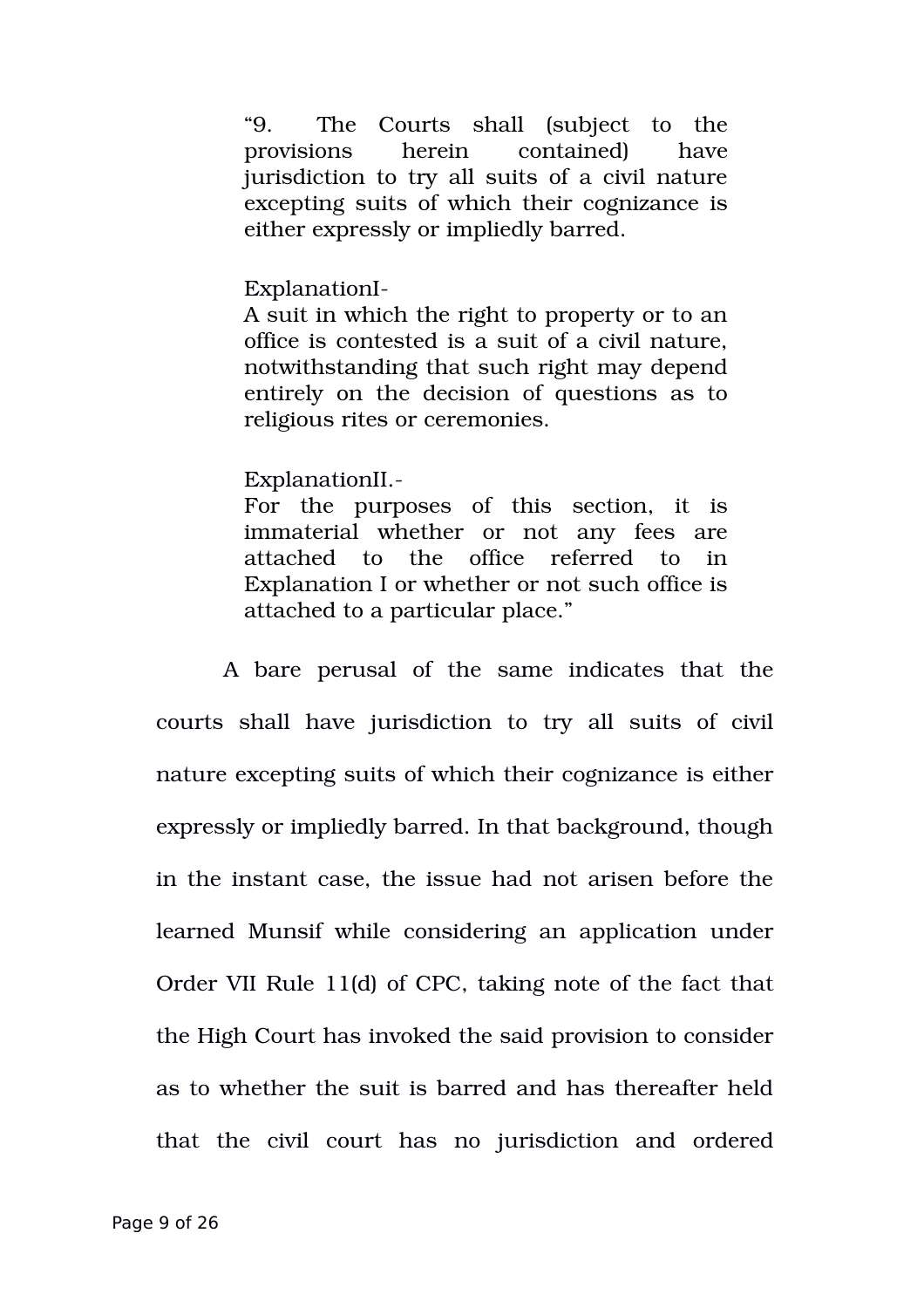rejection of plaint, it would be appropriate to take note of the provision contained in Order VII Rule 11(d) which reads as hereunder:

#### "**Order VII Rule 11**

**Rejection of plaint** - The plaint shall be rejected in the following cases:

| (a) | XX       | $\mathbf{X} \mathbf{X}$                 | XX                      | XХ |  |  |  |
|-----|----------|-----------------------------------------|-------------------------|----|--|--|--|
| (b) | XX       | XX                                      | XX                      | XX |  |  |  |
| (c) | XX       | XX                                      | $\mathbf{X} \mathbf{X}$ | XX |  |  |  |
| (d) |          | where the suit appears from the         |                         |    |  |  |  |
|     |          | statement in the plaint to be barred by |                         |    |  |  |  |
|     | any law. |                                         |                         |    |  |  |  |
| (e) | XX       | XX                                      | XX                      | XX |  |  |  |
| (f) | XX.      | XX                                      |                         |    |  |  |  |
|     |          |                                         |                         |    |  |  |  |

The perusal of the above noted provision would indicate that there would be a bar for the civil court to entertain the suit, if such suit is barred either expressly or impliedly by any law. Further, Order VII Rule 11(d) contemplates that from the statement contained in the plaint the suit should appear to be barred by any law, in which case the plaint shall be rejected.

**8.** In that backdrop, a perusal of the plaint in the instant suit would disclose that the case pleaded by the appellant is that he along with one Mr. Dhan Chandra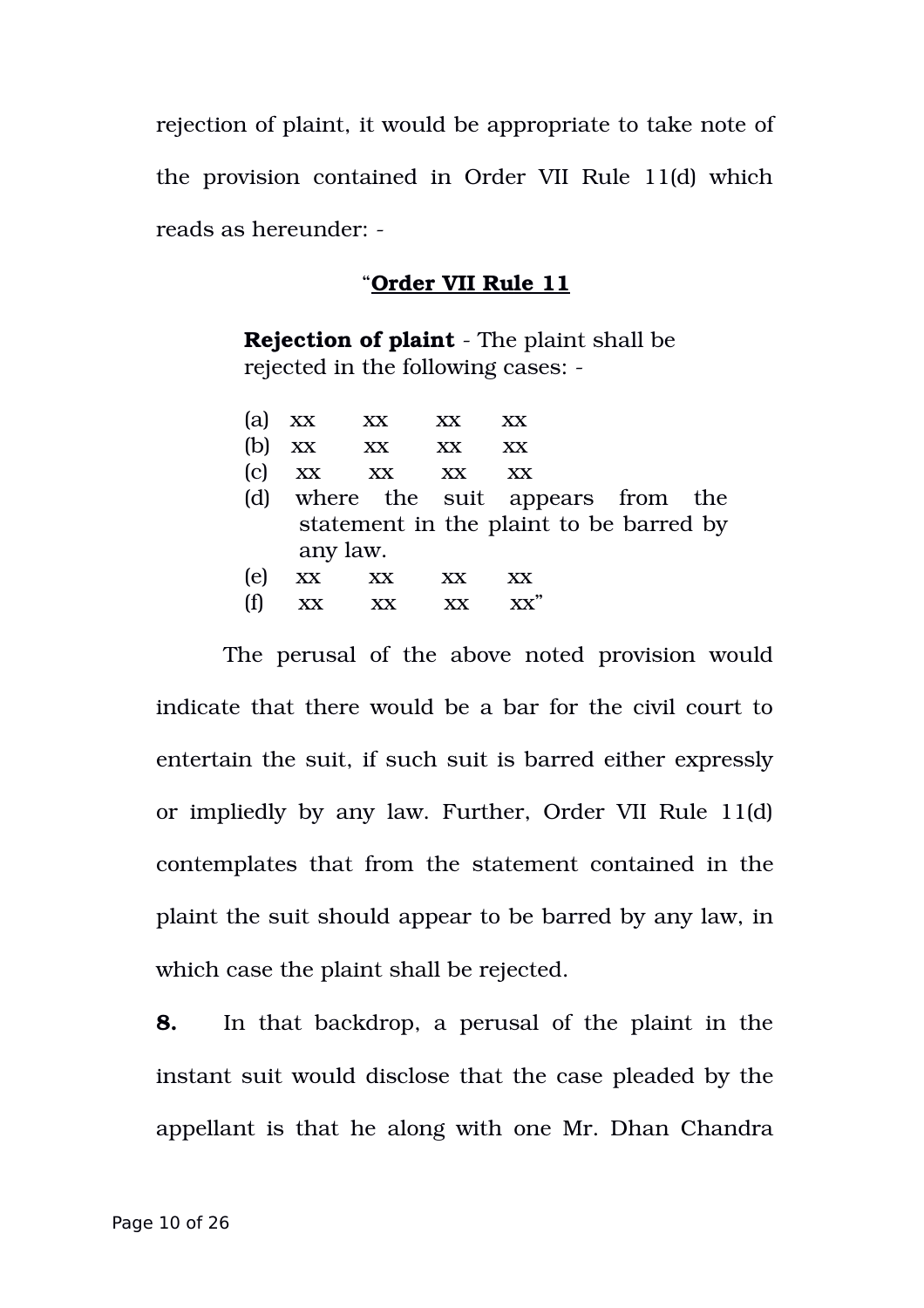Mahanta purchased 'schedule 'A' property measuring 15 lessas on 08.12.1997 from Mr. Sailendra Medhi and others. Mr. Dhan Chandra Mahanta relinquished his right in favour of the appellant. The appellant has thus become the sole owner of the suit schedule 'A' property. It is contended that the sale deed indicates that the last part of the western boundary contained a water exhaust drain which was also passing along the western boundary of the property belonging to Ms. Suwola Devi and would join the public drain maintained by Guwahati Municipal Corporation ('GMC' for short). Another adjacent land owner purchased Schedule 'B' property under sale deed dated  $08.12.1997$  wherein also the western boundary traverses through the water drain which connected the public drain of GMC.

**9.** It is further averred in the plaint that the respondent who owns the property on the southern side of the appellant's property, had purchased the extent of 13 lessa under sale deed dated 24.04.1984 wherein the western boundary is shown as public drain. Though the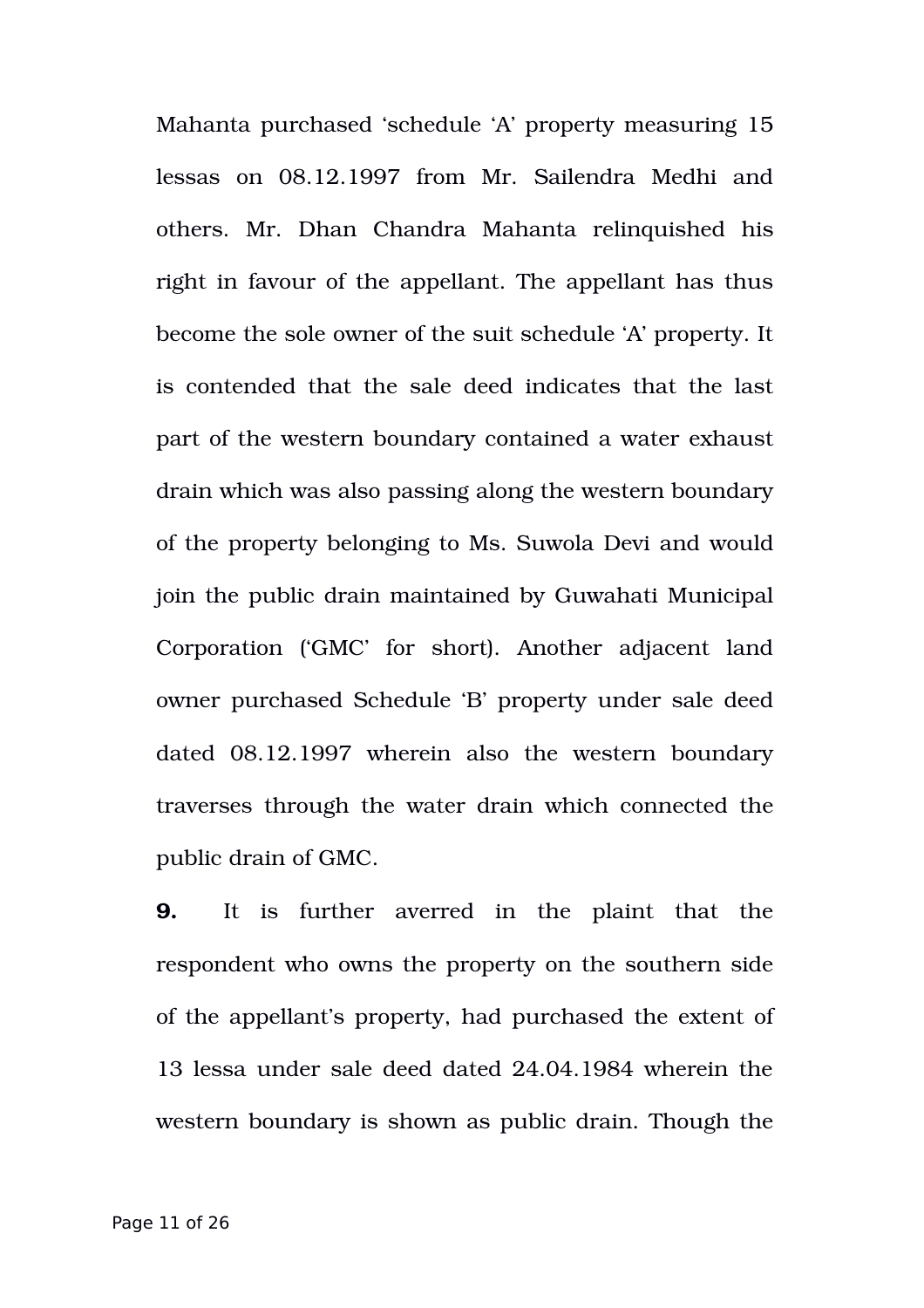said common drain had existed at the time of purchase and was being used, the defendant is alleged to have blocked the same by dumping RCC material and therefore the water had overflowed into the appellant's property. It is in that light, the appellant had prayed for the relief to declare that the western boundary of Schedule A, B and C properties contained a common public drain which can be used and the further prayer made in the plaint indicates that, injunction sought is for the peaceful enjoyment of the drain facility to allow the free flow of water upto the main GMC drain.

**10.** The question therefore is as to whether the nature of the relief prayed in the plaint falls exclusively within the domain of the GMC Act and as to whether the case put forth and the relief prayed is barred by any provision contained in the GMC Act so as to disentitle the civil court to entertain the suit as contemplated under Section 9 of the CPC, if so, whether a plaint of the present nature was liable to be rejected as envisaged under Order VII Rule11(d) of CPC.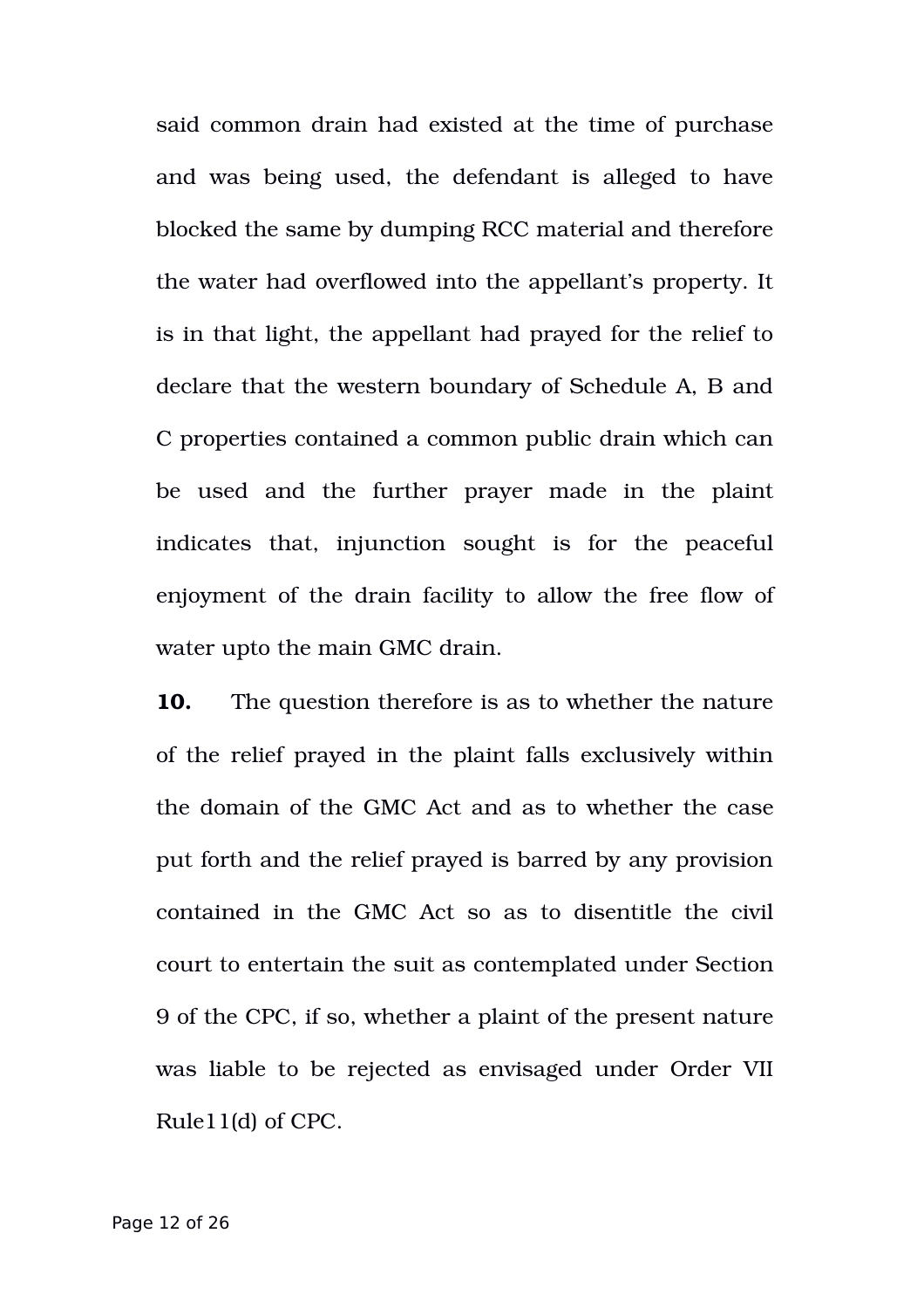**11.** At the outset it is necessary to take note of Section 341 of the GMC Act which provides for the bar of jurisdiction of civil court which reads as hereunder: -

> "**341- Bar of jurisdiction-** Save as otherwise expressly provided no civil court shall have jurisdiction to settle, decide or deal with any question, which is by or under this part required to be settled, decided or dealt with by the Commissioner."

On perusal of the contents, it indicates that no civil court shall have jurisdiction to settle, decide or deal with any question which is under that part wherein Section 341 is placed and is required to be settled, decided or dealt with by the Commissioner. The Part VI under which a bar is imposed relates to Land, Buildings and Streets. Therefore, on the face of it, it indicates that the issue relating to a common drain between two private individuals residing within the limits of the Municipal Corporation is not an issue regarding which a specific bar is contemplated against approaching the civil court for relief.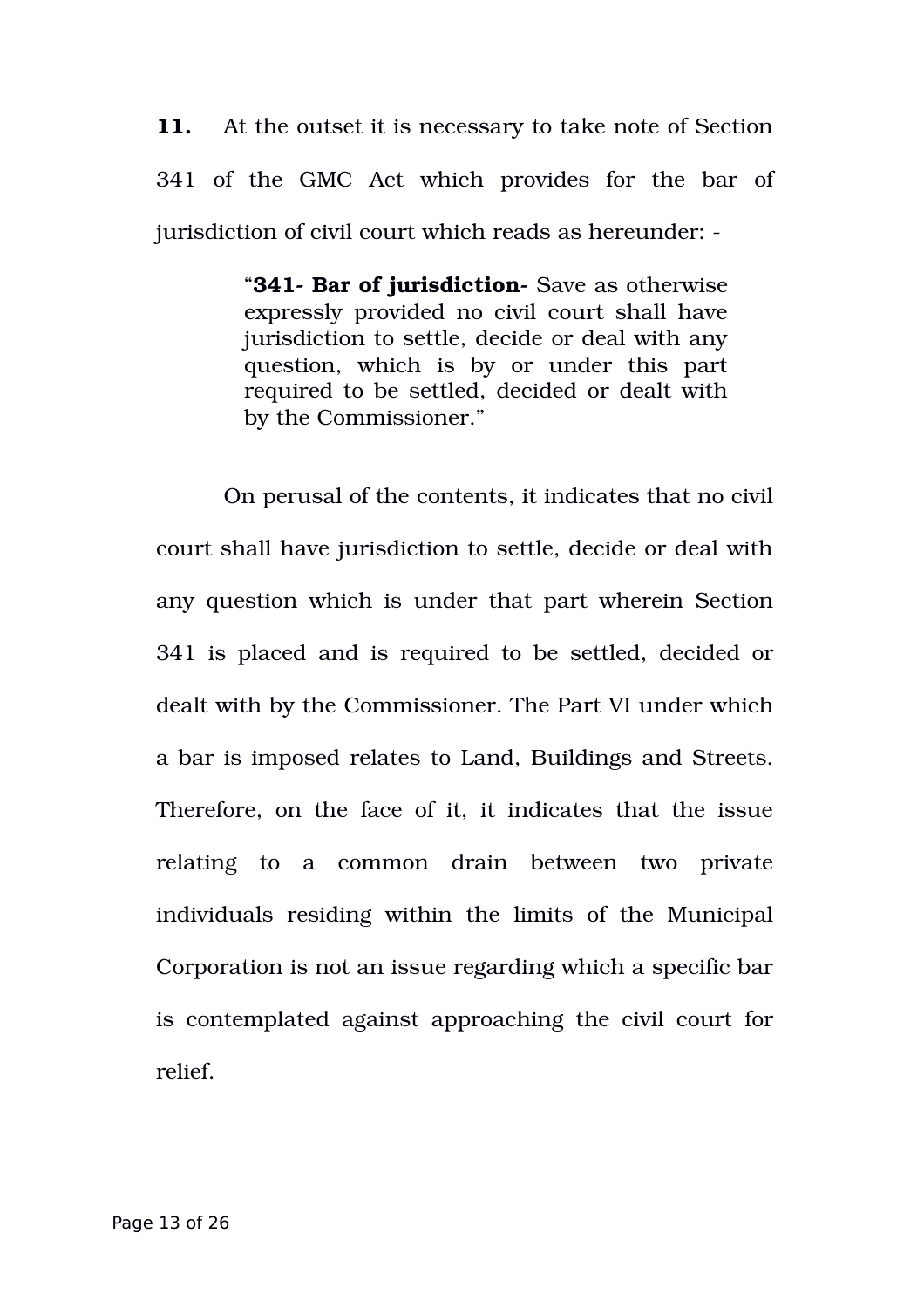**12.** The GMC Act no doubt makes provision to empower the Commissioner under certain circumstances to regulate the manner in which the use of the drain connected with the municipal drain is to be used. The provisions to that effect are contained in Sections 246, 247 and 248, in Part V of GMC Act. The said provisions read as hereunder:

> "**246. Obligation of owner or joint owner of drain to allow the uses of it to other:**  Every owner of a drain connected with a municipal drain or other place set apart by the Commissioner for drainage shall be bound to allow the use of it to other persons, or to admit other persons as joint owners, thereof, on such terms as may be prescribed under section 248.

> **247. How right of use of a drain may be obtained by a person other than the owner:-** Any person desiring to drain his premises into a municipal drain through a drain of which he is not an owner may make a private arrangement with the owner for permission to use his drain, or may apply to the Commissioner for authority to use such drain.

> **248. Commissioner may authority person other than the owner of a drain to use the same or declare him to be a joint user thereof:** (1) Where the Commissioner is of opinion whether on receipt of an application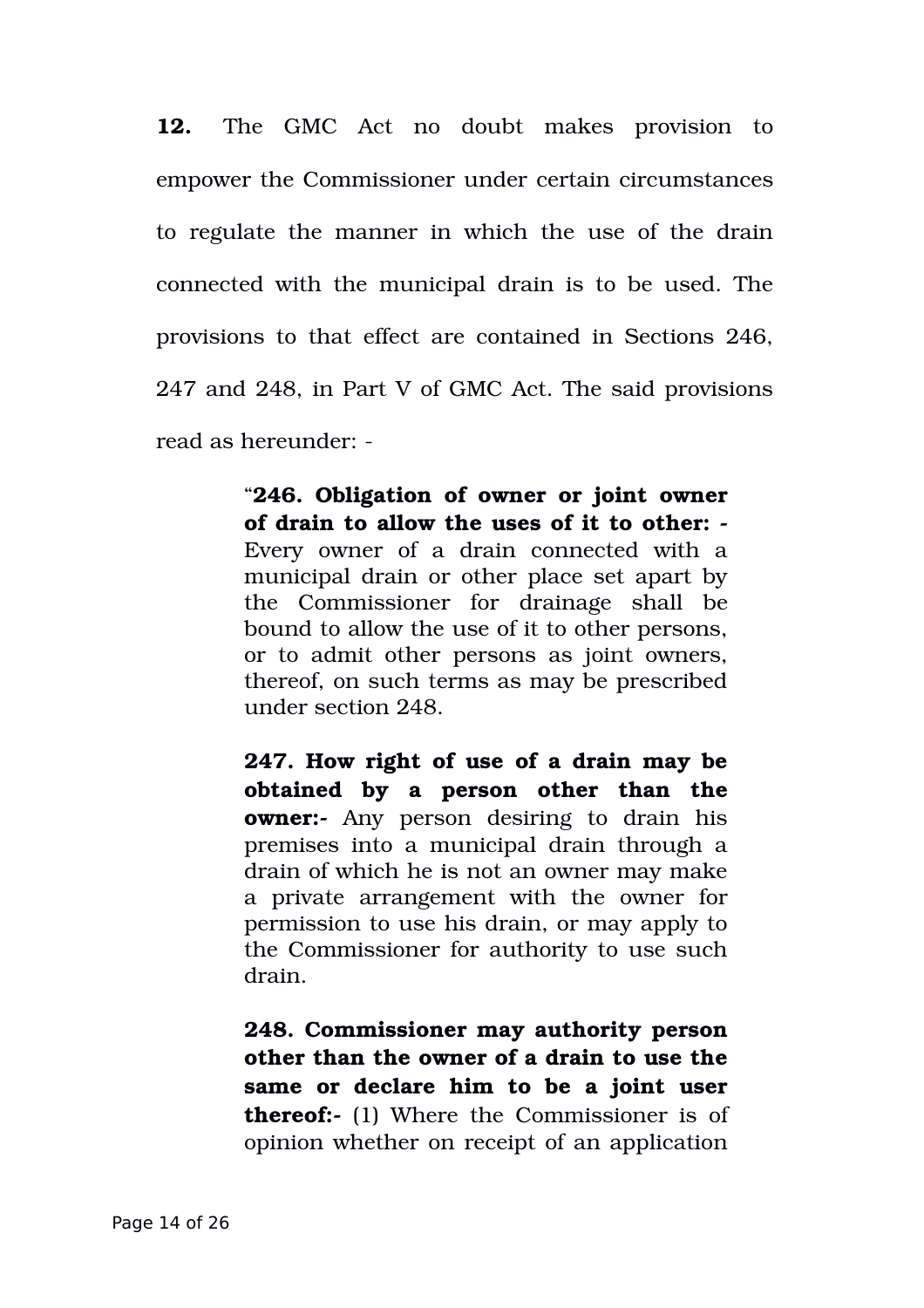or otherwise, that the most convenient means by which the owner or occupier of any premises can drain such premises is through a drain belonging to some person other than the said owner or occupier the Commissioner shall, give the owner of the drain a reasonable opportunity of stating his objection thereto, and if no objection is raised or if the objection appears to him invalid or insufficient, may, by an order in writing authorise the said owner or occupier to use the drain or declare the said user to be a joint owner thereof on such conditions as may appear to him equitable with regard to the payment of rent or compensation and to connecting the drain of the said premises with the communicating drain and to the responsibilities of the parties for maintaining, repairing, flushing and clearing the joint drain. (2) In respect of the execution of any work under sub-section (1) the person in whose favour the Commissioner's order is made shall be subject to the same restriction and liabilities as are specified in sub-section (4) of section 245."

13. Perusal of the above noted provisions would indicate that the Commissioner is empowered by granting the authority under GMC Act to compel the owner or joint owner of a drain to permit a person who is not the owner of such drain to use that drain. In effect, the Commissioner is given the authority to create a right in favour of the property owner to drain out the water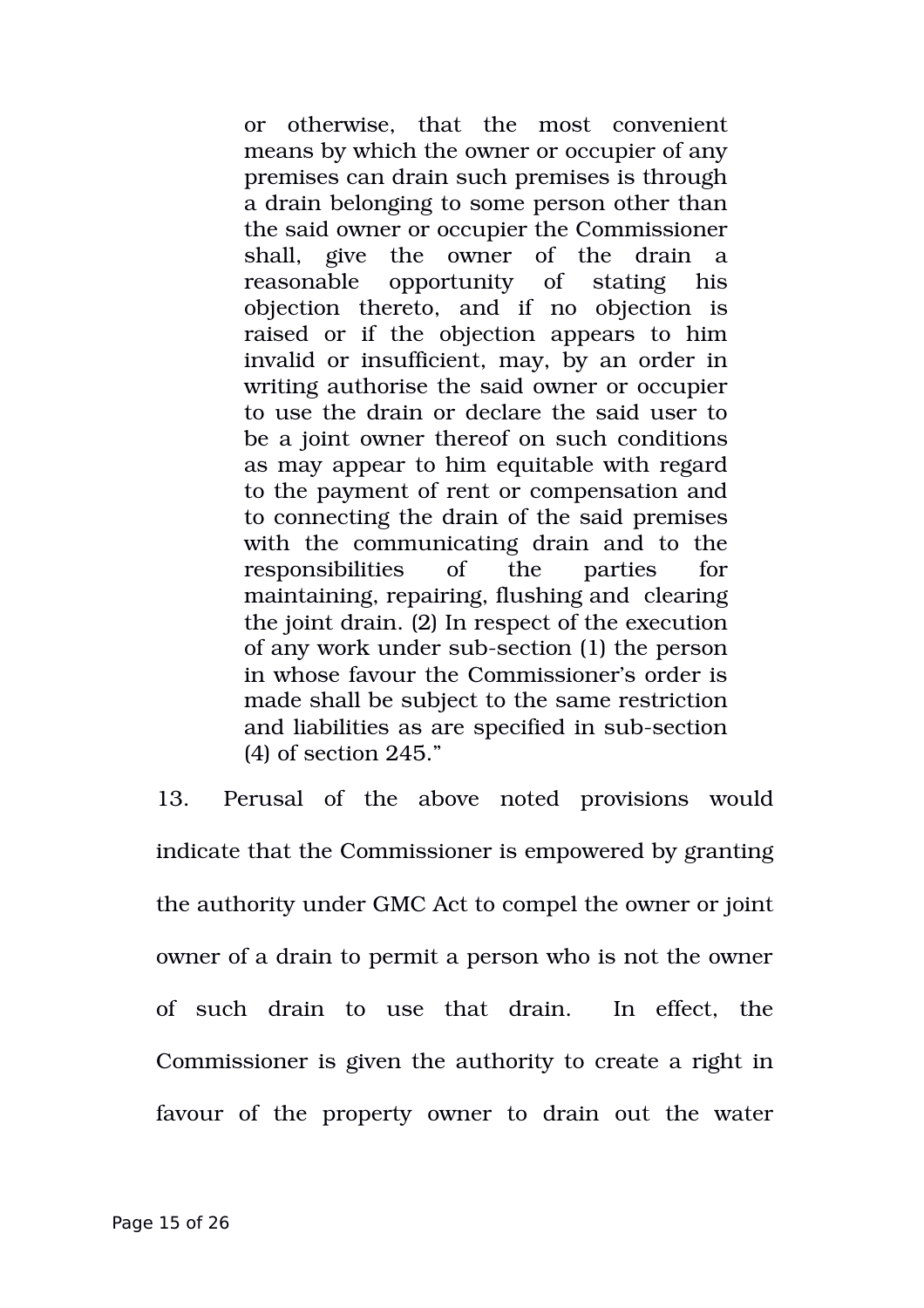through the drain owned by any other property owner. In the instant case the appellant is not seeking for creation of such right. The case as pleaded and noticed above indicates that the appellant is asserting about a right which existed and is seeking to safeguard and continue to exercise such right. The case pleaded is not to the effect that any of them own the drain but it is contended that it existed as the western boundary of all the properties in the vicinity and the respondent is seeking to alter that position and is therefore to be restrained. Whether the appellant will succeed or not will depend on the evidence that will be produced to support the pleading.

14. The point for consideration is as to whether the existence of such provision in GMC Act would impliedly bar a civil suit. For answering the said question, it would be appropriate to refer to the decision in the case of *Shiv*

*Kumar Chadha v. Municipal Corporation of Delhi and Others* (1993) 3 SCC 161 which in fact was also taken note by the learned Munsif. The relevant consideration made therein is as hereunder: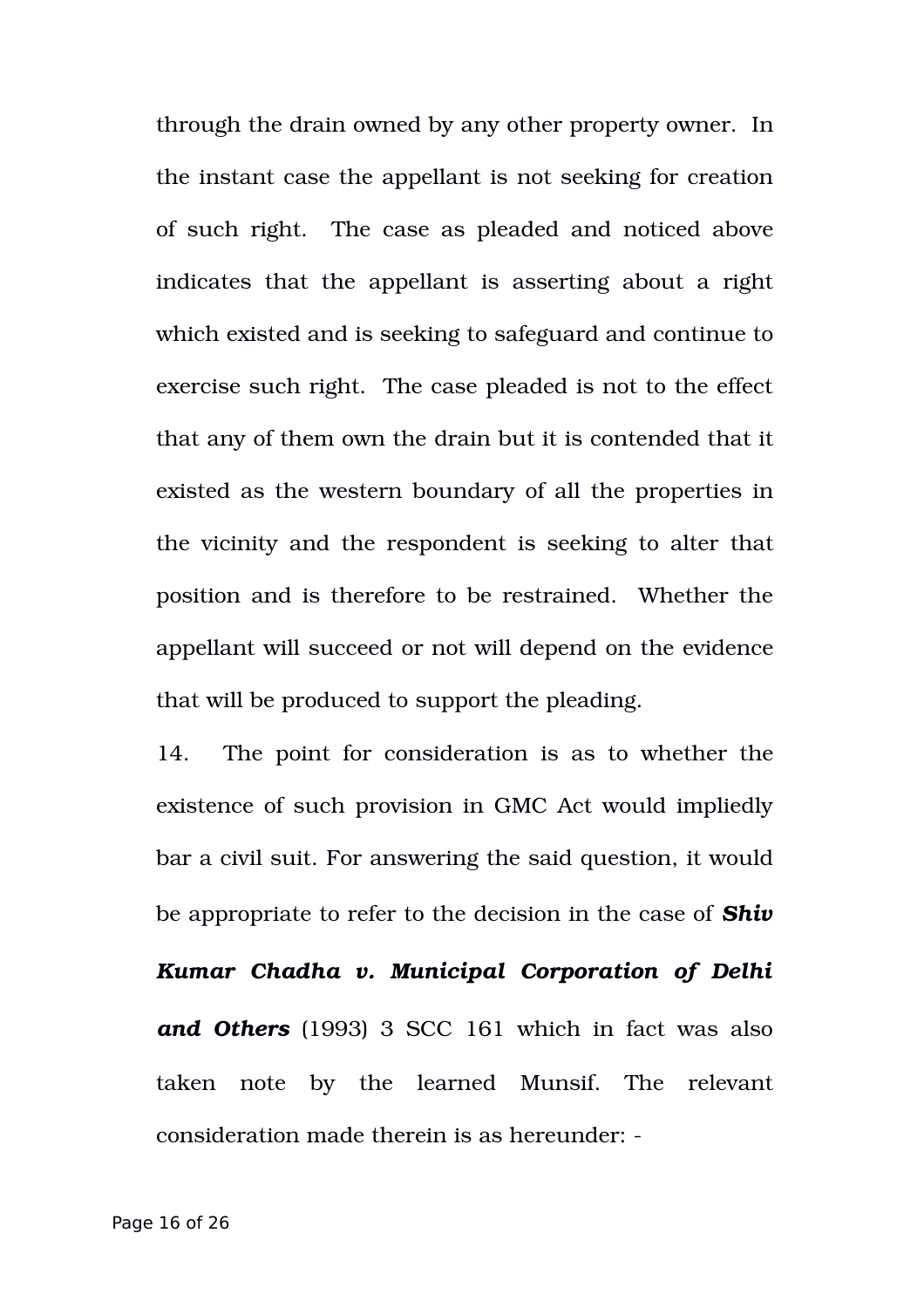"11. In the olden days the source of most of the rights and liabilities could be traced to the common law. Then statutory enactments were few. Even such enactments only created rights or liabilities but seldom provided forums for remedies. The result was that any person having a grievance that he had been wronged or his right was being affected, could approach the ordinary civil court on the principle of law that where there is a right there is a remedy — *ubi jus ibi remedium.* As no internal remedy had been provided in the different statutes creating rights or liabilities, the ordinary civil courts had to examine the grievances in the light of different statutes. With the concept of the welfare State, it was realised that enactments creating liabilities in respect of payment of taxes, obligations after vesting of estates and conferring rights on a class of citizens, should be complete codes by themselves. With that object in view, forums were created under the Acts themselves where grievances could be entertained on behalf of the persons aggrieved. Provisions were also made for appeals and revision to higher authorities.

12. Then a question arose as to where a particular Act had created a right or liability and had also provided a forum for enforcement of such right or for protection from enforcement of a liability without any authority in law, whether a citizen could approach a court. It may be pointed out that many statutes have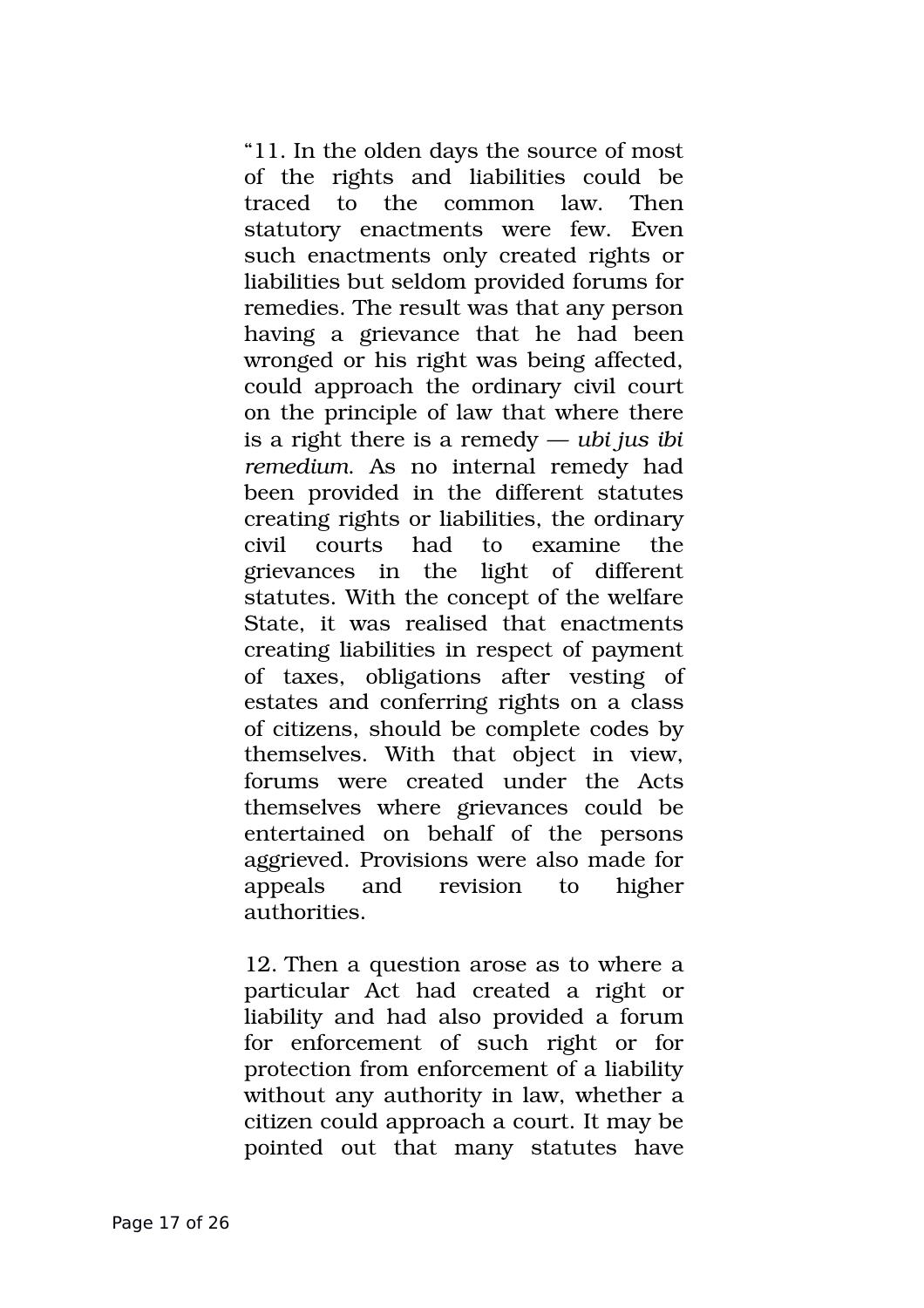created certain rights or liabilities and have also provided the remedial measures in respect thereof. But such statutes have not touched the common law rights of the citizen. But there are some statutes, which in public interest affect even the common law rights or liabilities of the citizen, which were in the nature of existing rights. The distinction between the two types of rights or liabilities is subtle in nature but at the same time very vital.

23. With the increase in the number of taxing statutes, welfare legislations and enactments to protect a class of citizens, a trend can be noticed that most of such legislations confer decision making powers on various authorities and they seek to limit or exclude court's power to review those decisions. The result is that the power of the court under Section 9 of the Code is being denuded and curtailed by such special enactments, in respect of liabilities created or rights conferred. This Court in the judgments referred to above has upheld the ouster of the jurisdiction of the court on examination of two questions  $-$  (1) whether the right or liability in respect whereof grievance has been made, had been created under an enactment and it did not relate to a pre-existing common law right? (2) Whether the machinery provided for redressal of the grievance in respect of infringement of such right or imposition of a liability under such enactment, was adequate and complete? The ouster of the jurisdiction of the court was upheld on the finding that the rights or liabilities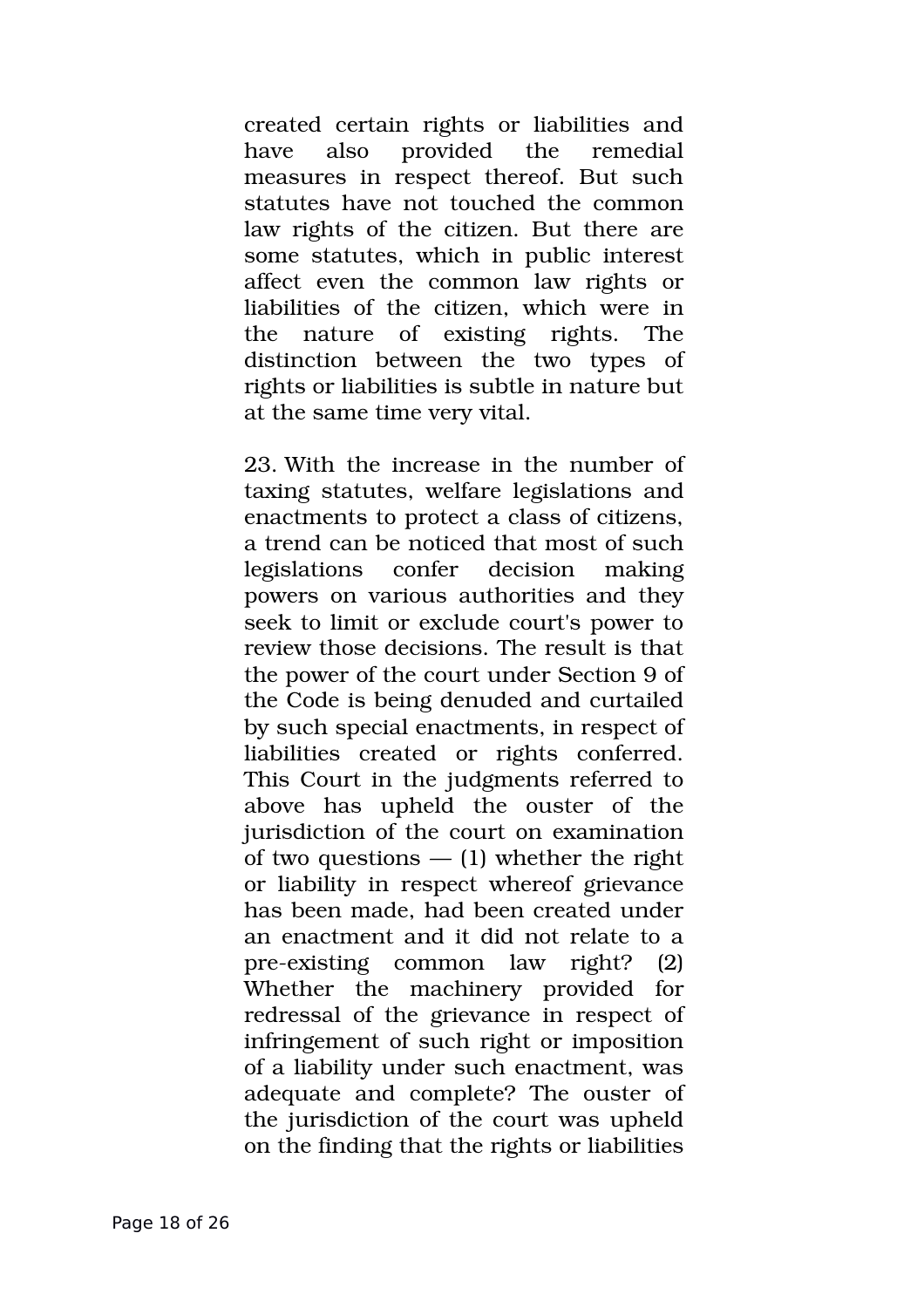in question had been created by the Act in question and remedy provided therein was adequate.

24. But the situation will be different where a statute purports to curb and curtail a pre-existing common law right and purports to oust the jurisdiction of the court so far remedy against the orders passed under such statute are concerned. In such cases, the courts have to be more vigilant, while examining the question as to whether an adequate redressal machinery has been provided, before which the person aggrieved may agitate his grievance. In the case of *Katikara Chintamani Dora* v.*Guntreddi Annamanaidu* [(1974) 1 SCC 567 : AIR 1974 SC 1069] this Court after referring to the case of *Addanki Tiruvenkata Thata Desika Charyulu* v. *State of A.P.* [AIR 1964 SC 807] observed: (SCC p. 579, para 35)

"It was pertinently added that this exclusion of the jurisdiction of the civil court would be subject to two limitations. First, 'the Civil Courts have jurisdiction to examine into cases where the provisions of the Act have not been complied with or the statutory tribunal has not acted in conformity with the fundamental principles of judicial procedure. The second is as regards the exact extent to which the powers of statutory tribunals are exclusive'. The question as to whether any particular case falls under the first or the second of the above categories would depend on the purpose of the statute and its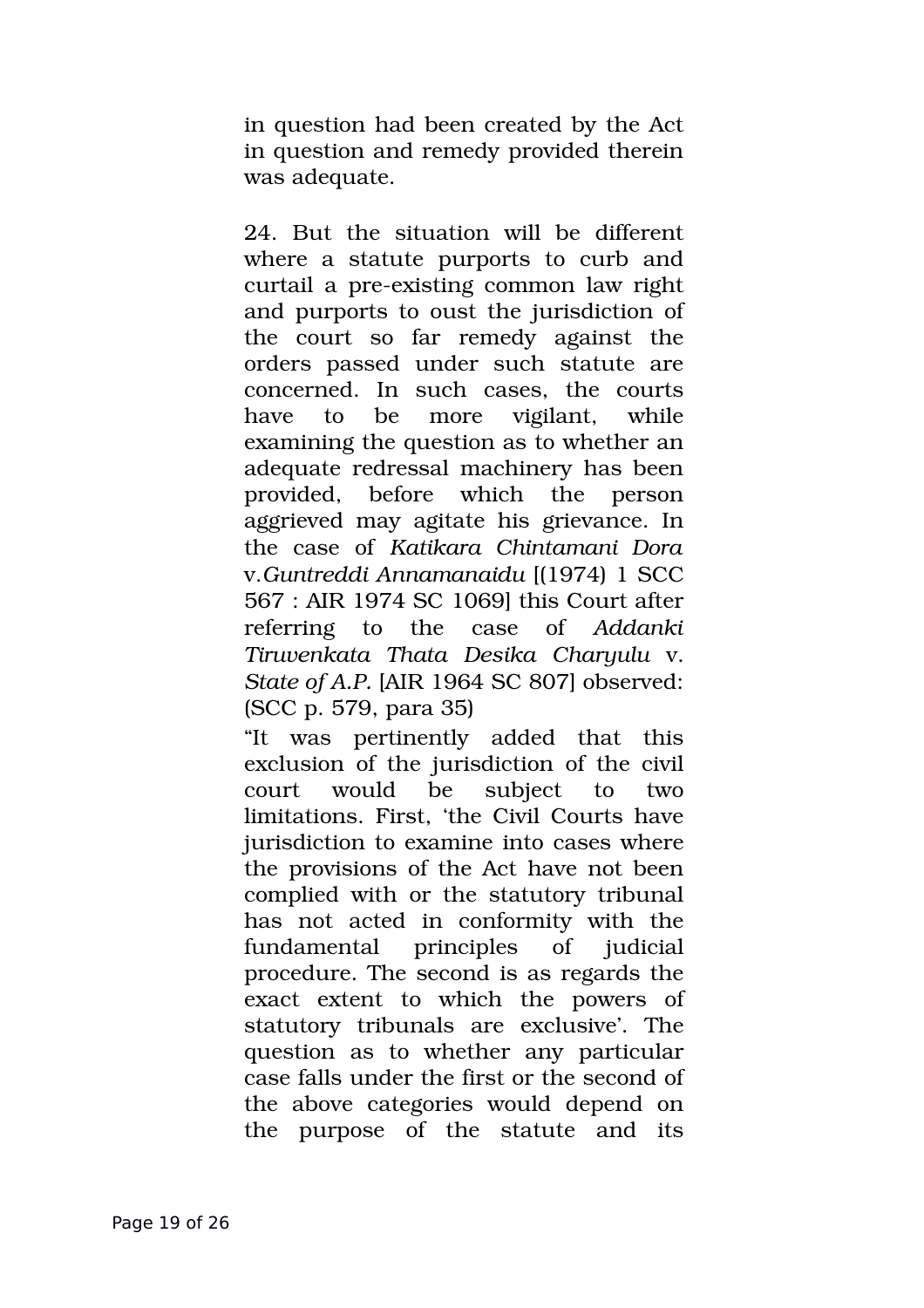general scheme, taken in conjunction with the scope of the enquiry entrusted to the tribunal set up and other relevant factors."

It was held that a suit for declaration that the decision of the Settlement Officer/Tribunal holding certain properties to be an 'estate' under Section 3(2)(*d*) of the 1908 Act was void, was maintainable on the ground that the suit property was not an 'inam village'. In *Pyx Granite Co. Ltd.* v. *Ministry of Housing and Local Government* [(1960) AC 260] the appellants sought a declaration of their common law right to quarry their land without the need to obtain planning permission under the Town and Country Planning Act, 1947. In that connection it was said:

"The appellant-company are given no new right of quarrying by the Act of 1947. Their right is a common-law right and the only question is how far it has been taken away. They do not uno flatu claim under the Act and seek a remedy elsewhere. On the contrary, they deny that they come within its purview and seek a declaration to that effect."

25. In spite of the bar placed on the power of the court, orders passed under such statutes can be examined on "jurisdictional question". To illustrate: a special machinery has been provided for removal of the encroachments from 'public land' under different enactments in different States and the jurisdiction of the court has been barred in respect of the orders passed by such special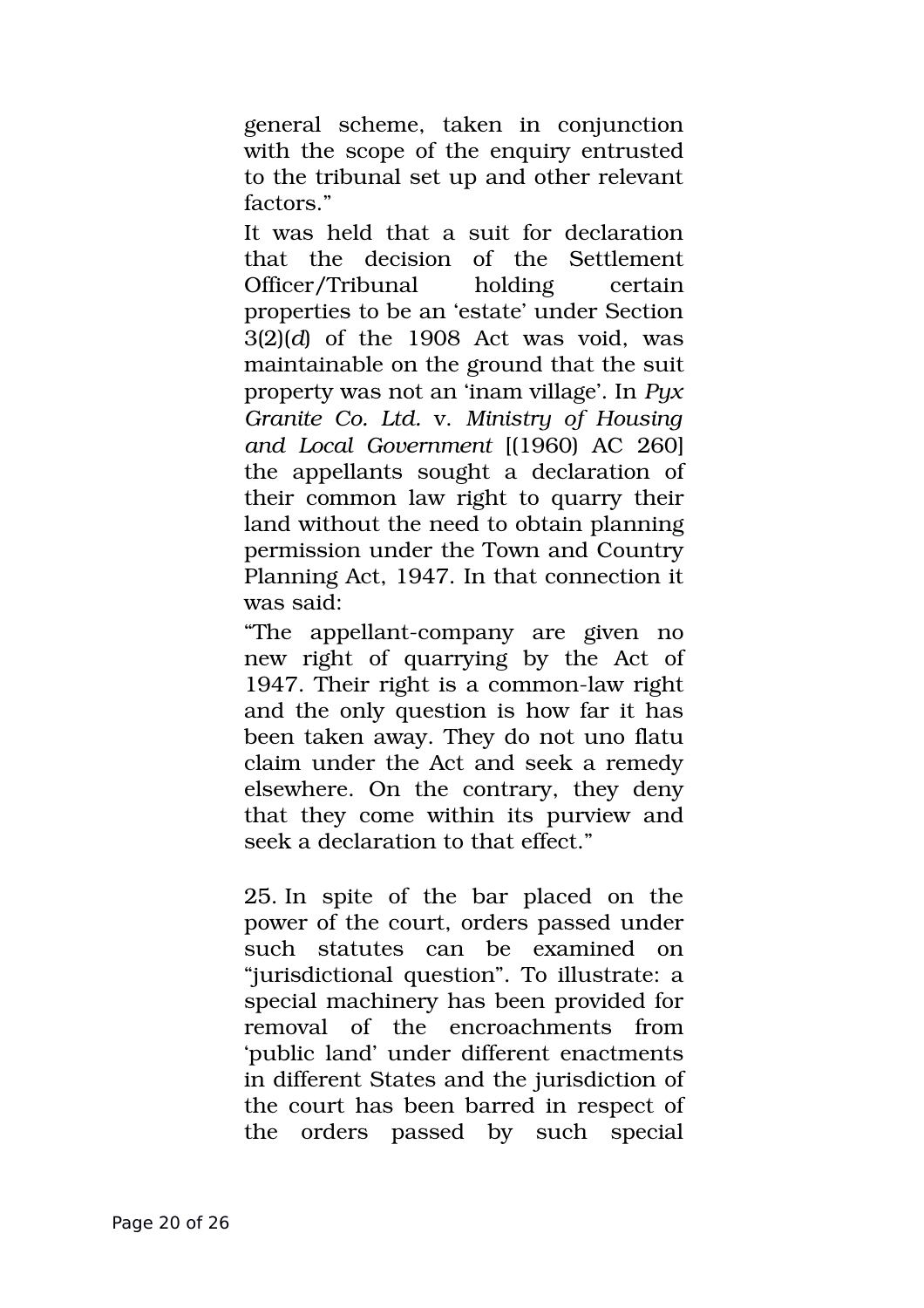tribunals or authorities constituted under such Acts. Still a suit will be maintainable before a court on a plea that the land in question shall not be deemed to be a public land within the meaning of the definition of 'public land' given in the Act in question, and as such provisions thereof shall not be applicable."

15. Further, this Court in the case of *Ramesh Gobindram vs. Sugra Humayun Mirza Wakf* (2010) 8 SCC 726 while examining the bar of civil court as contemplated under Section 85 of the Wakf Act, 1995 had drawn a distinction that such power would apply only in respect of the issues arising under certain provisions of Act i.e., Section 6, 7 and 83 of the Wakf Act, 1995 and had held that a suit before a civil court would be maintainable for other reliefs notwithstanding the creation of the Wakf tribunal under the Act, unless the dispute falls within the four corners of the powers vested in the Tribunal. Therefore, despite there being the bar of jurisdiction of the civil courts under the Act, as noted, except for the disputes arising to the limited extent all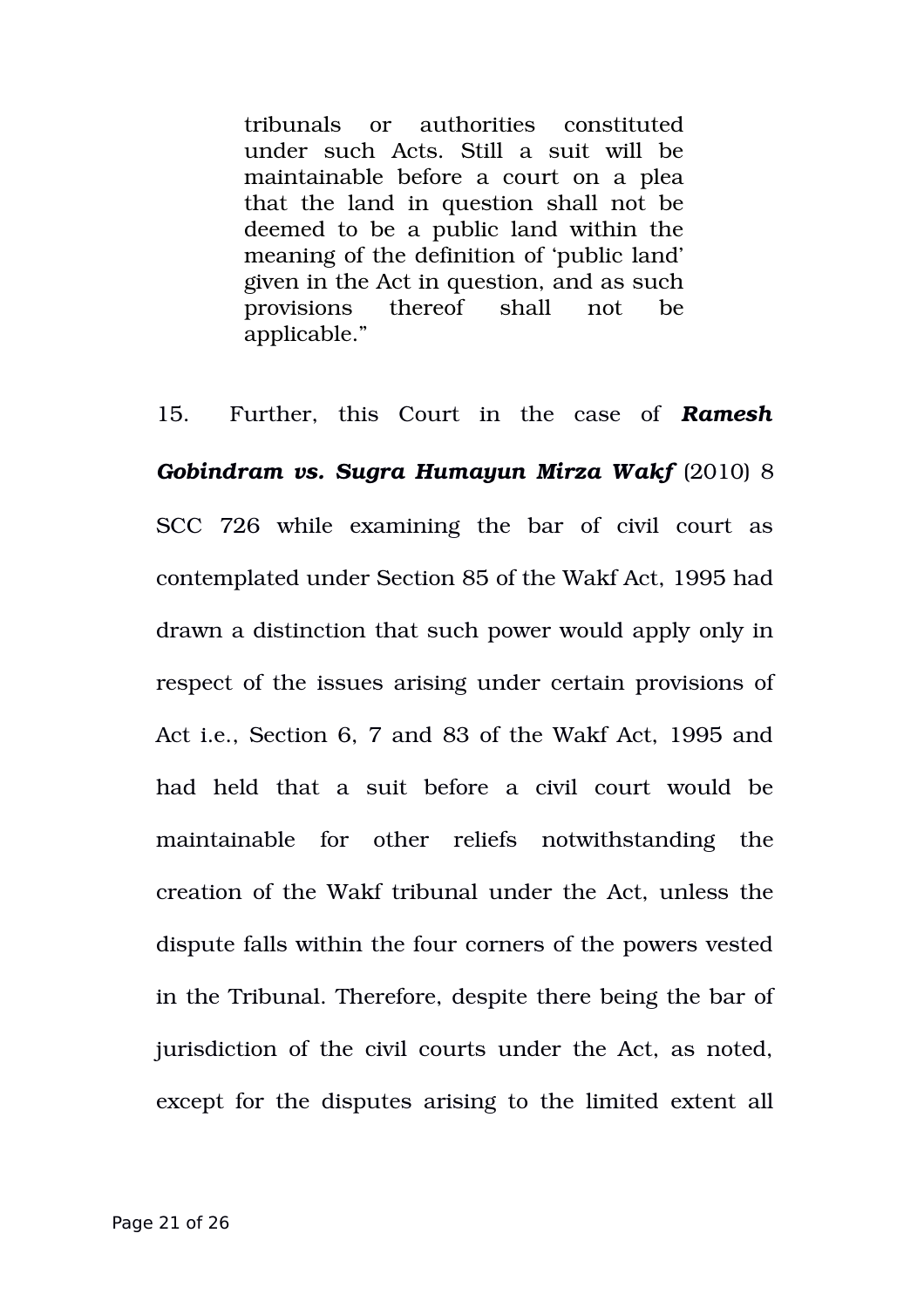other issues were held to be maintainable before the civil

court. The relevant consideration is as hereunder:

"8. Wakfs and matters relating thereto were for a long time governed by the Wakf Act, 1954. The need for a fresh legislation on the subject was, however, felt because of the deficiencies noticed in the working of the said earlier enactment especially those governing the Wakf Boards, their power of superintendence and control over the management of individual wakfs. Repeated amendments to the 1954 Act, having failed to provide effective answers to the questions that kept arising for consideration, Parliament had to bring a comprehensive legislation in the form of the Wakf Act, 1995 for better administration of wakfs and matters connected therewith or incidental thereto."

16. In the above circumstance, while adverting to the present case it is seen that sections 246, 247 and 248 though referred to the ownership and the manner in which the drains connected to municipal drain are to be used and the Commissioner is given the authority to compel the owner of a drain to permit another property owner to use the same, the said provisions cannot be considered either as an express or an implied bar on the civil court to entertain a suit relating to the declaration of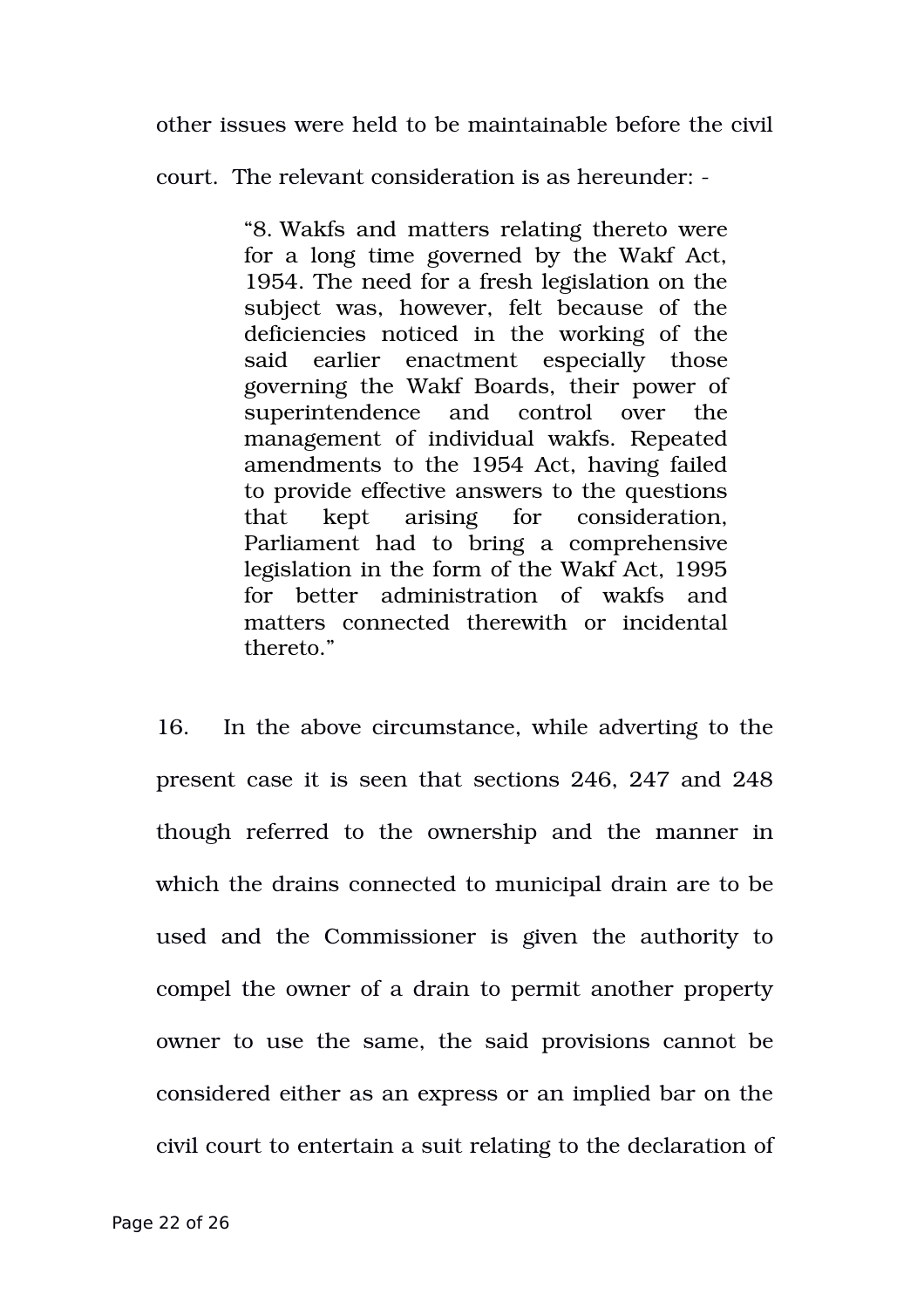an existing right to use of the drain as asserted in the plaint.

17. In fact, the existence of a drain as claimed by the appellant in the plaint as on the date of purchase of the property and the same being used throughout is an issue which is to be proved based on the evidence that would be tendered in the suit. The provisions contained in Section 246, 247 and 248 of the GMC Act would be the provisions which would come to the aid of the appellant if ultimately the respondent establishes his ownership right over the drain, despite the appellant proving the existence of the drain. No doubt, the appellant could have also filed an application to the Commissioner seeking the relief to which the Commissioner could exercise his authority but that would have arisen only if the appellant had conceded to the position that the respondent is the owner of the drain. Even in such circumstance, if relief was not made available to the appellant by the Commissioner and if he was dissatisfied with the manner in which such authority was exercised by the Commissioner it would still have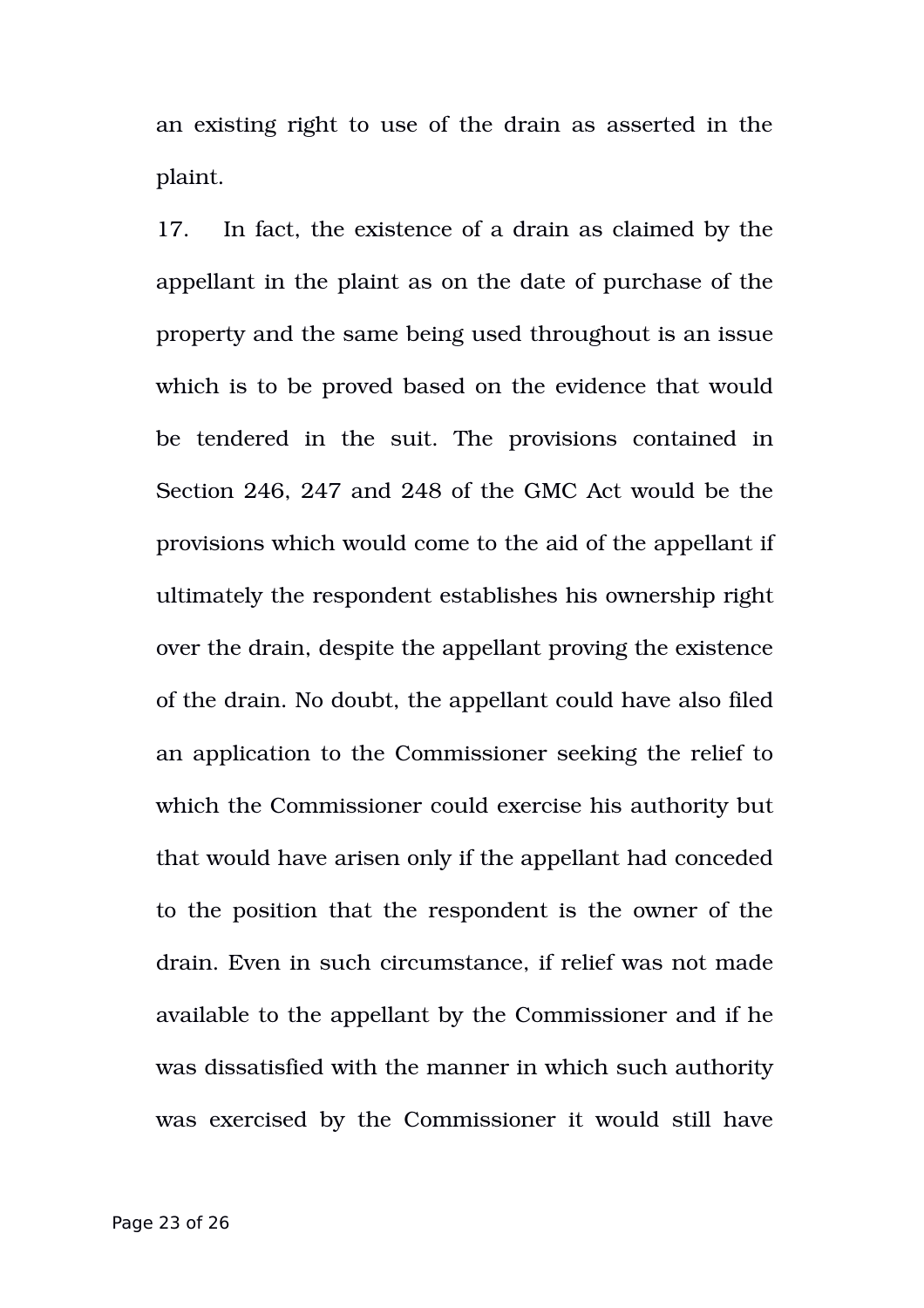been open to approach the court for relief. The learned Advocate for respondent has in this regard contended that an appeal is provided under Section 438 of GMC Act. However, we do not consider it as an alternate and efficacious remedy in a case of the present nature. The relief sought in the instant suit is in the nature of declaratory relief in an *inter se* dispute between the parties. The consideration by the statutory authority as provided under GMC Act is of summary nature. Further, the appeal provided is in respect of any notice issued or action taken or proposed to be taken by the Commissioner, which in effect provides the appeal remedy only to the owner of the drain against whom action is proposed.

18. Further as already noted, in the instant case the averments contained in the plaint and the prayer made would disclose that the appellant is not seeking for creation of a right over the drain owned by the defendant nor is any issue raised with regard to the drain of GMC. But the case as put forth is that the property of the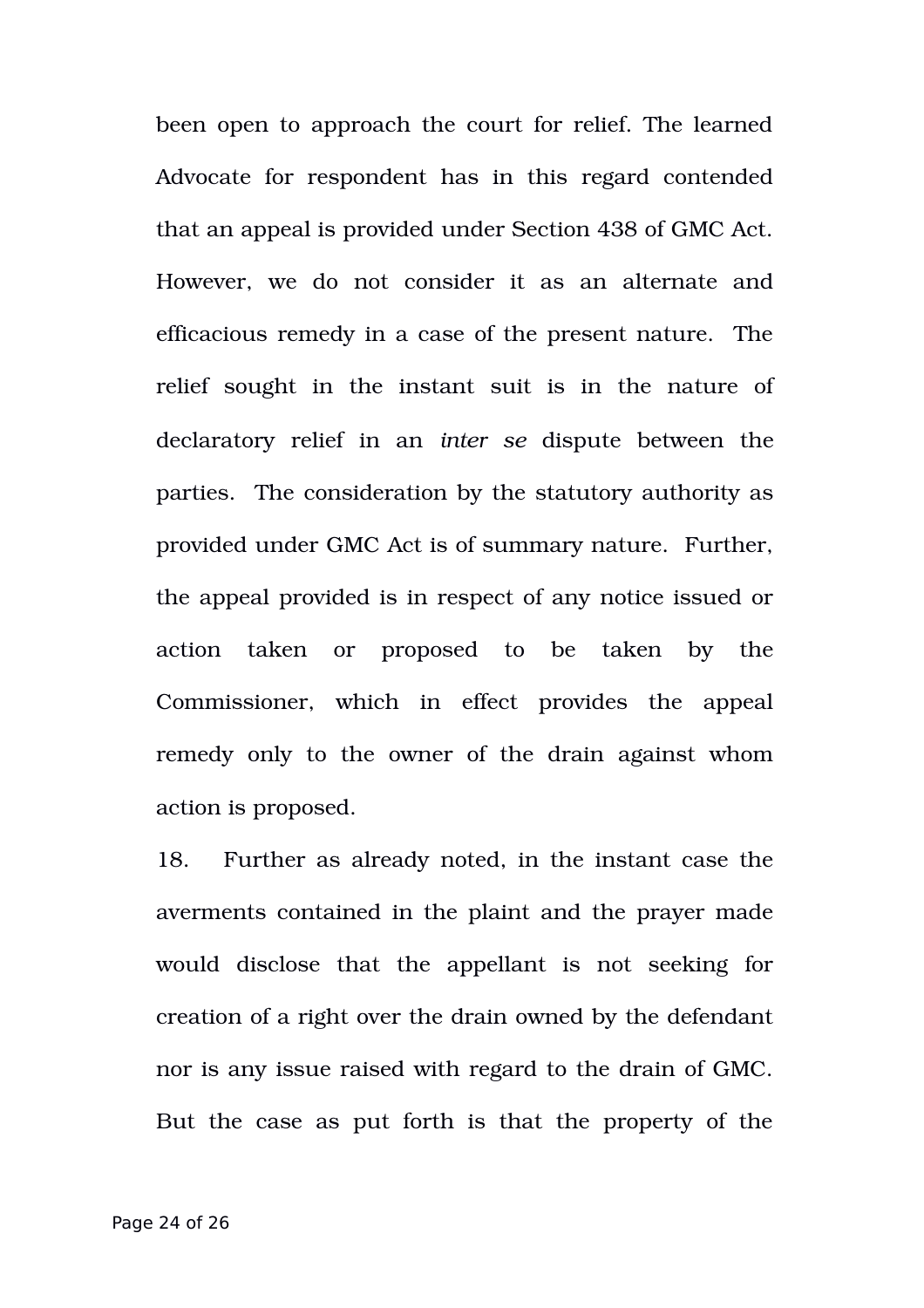appellant, Ms. Suwola Devi and the defendant are contiguous to one another which are shown as suit schedule 'A', 'B' and 'C' properties and on the western side of the property starting from the appellant's property, there is a drain, which is shown as the boundary and it facilitates the water to flow into the GMC drain. Such relief is to be considered in the suit based on the evidence that would be tendered. Therefore, such relief is not barred under any law.

19. In view of the above, it is clear that the High Court without taking note of these aspects of the matter has wrongly invoked the provisions contained in Order VII Rule 11 (d) of the Civil Procedure Code to reject the plaint, when in the instant facts there is neither express nor implied bar under any law. On the other hand, the learned Munsif was justified in passing the order dated 16.11.2013 in T.S. No. 334/2011 holding the suit to be maintainable.

20. In the result, the order dated 06.06.2014 passed by the Gauhati High Court at Guwahati in CRP